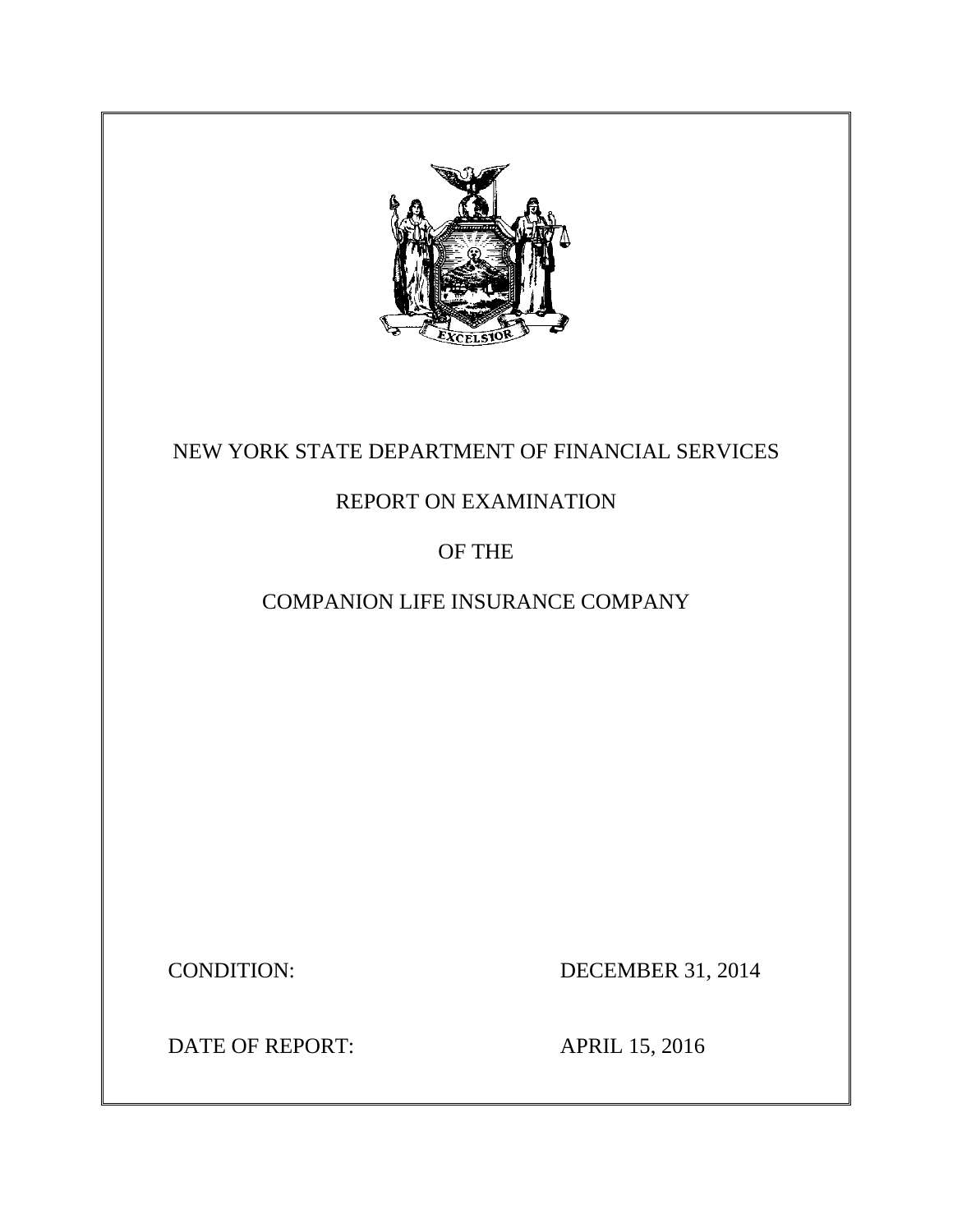## NEW YORK STATE DEPARTMENT OF FINANCIAL SERVICES

## REPORT ON EXAMINATION

## OF THE

### COMPANION LIFE INSURANCE COMPANY

# AS OF

### DECEMBER 31, 2014

DATE OF REPORT: APRIL 15, 2016

**EXAMINER:** 

**JOSHUA J. JOHNSON**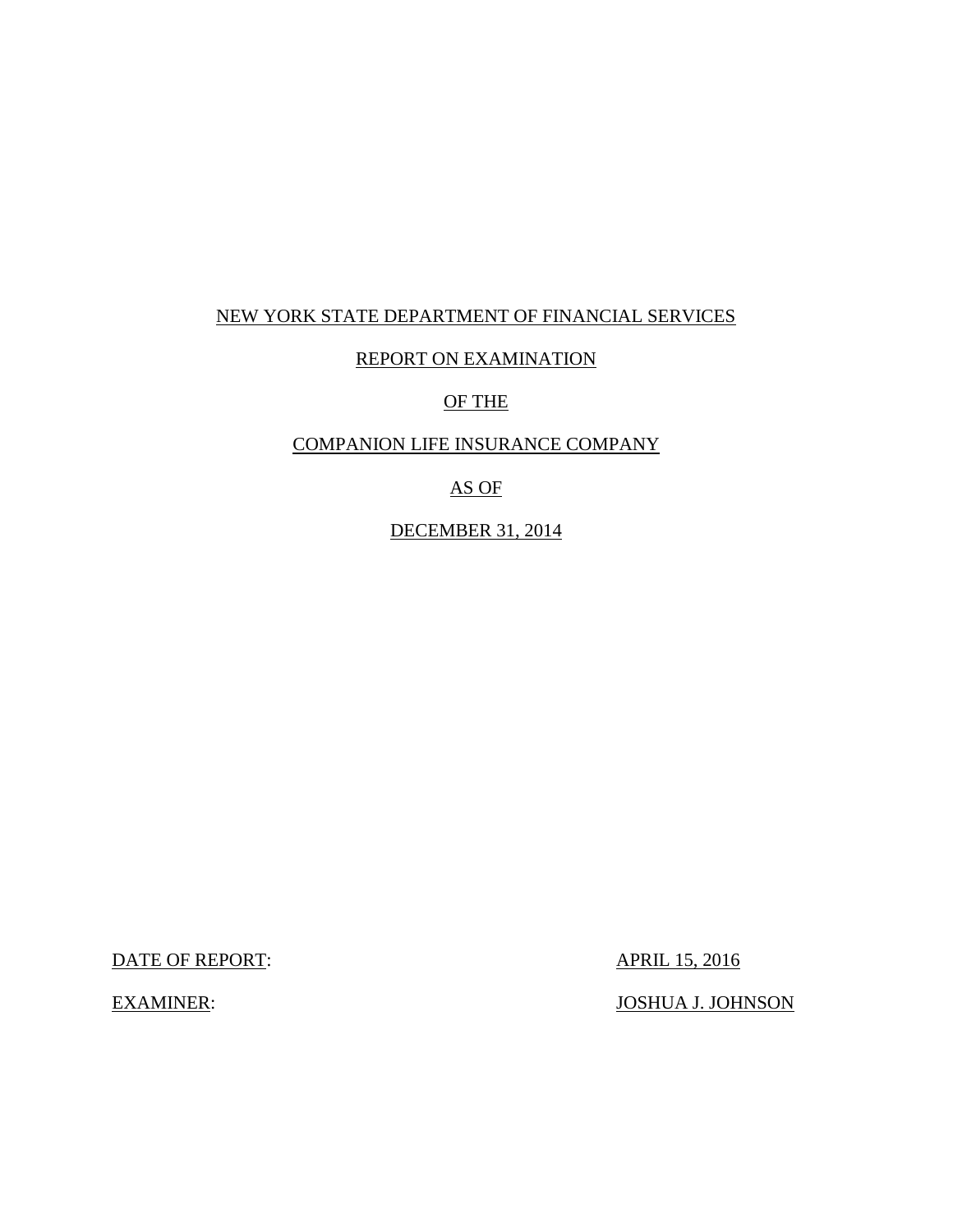# TABLE OF CONTENTS

| <b>ITEM</b> |                                      | PAGE NO.       |
|-------------|--------------------------------------|----------------|
| 1.          | Executive summary                    | $\overline{2}$ |
| 2.          | Scope of examination                 | 3              |
| 3.          | Description of Company               | 5              |
|             | A. History                           | 5              |
|             | B. Holding company                   | 5              |
|             | C. Organizational chart              | 6              |
|             | D. Service agreements                | 7              |
|             | E. Management                        | 7              |
| 4.          | Territory and plan of operations     | 9              |
|             | A. Statutory and special deposits    | 9              |
|             | <b>B.</b> Direct operations          | 9              |
|             | C. Reinsurance                       | 9              |
| 5.          | Significant operating results        | 11             |
| 6.          | <b>Financial statements</b>          | 14             |
|             | A. Independent accountants           | 14             |
|             | <b>B.</b> Net admitted assets        | 15             |
|             | C. Liabilities, capital and surplus  | 16             |
|             | D. Condensed summary of operations   | 18             |
|             | E. Capital and surplus account       | 20             |
|             | F. Reserves                          | 21             |
| 7.          | Prior report summary and conclusions | 22             |
| 8.          | Summary and conclusions              | 23             |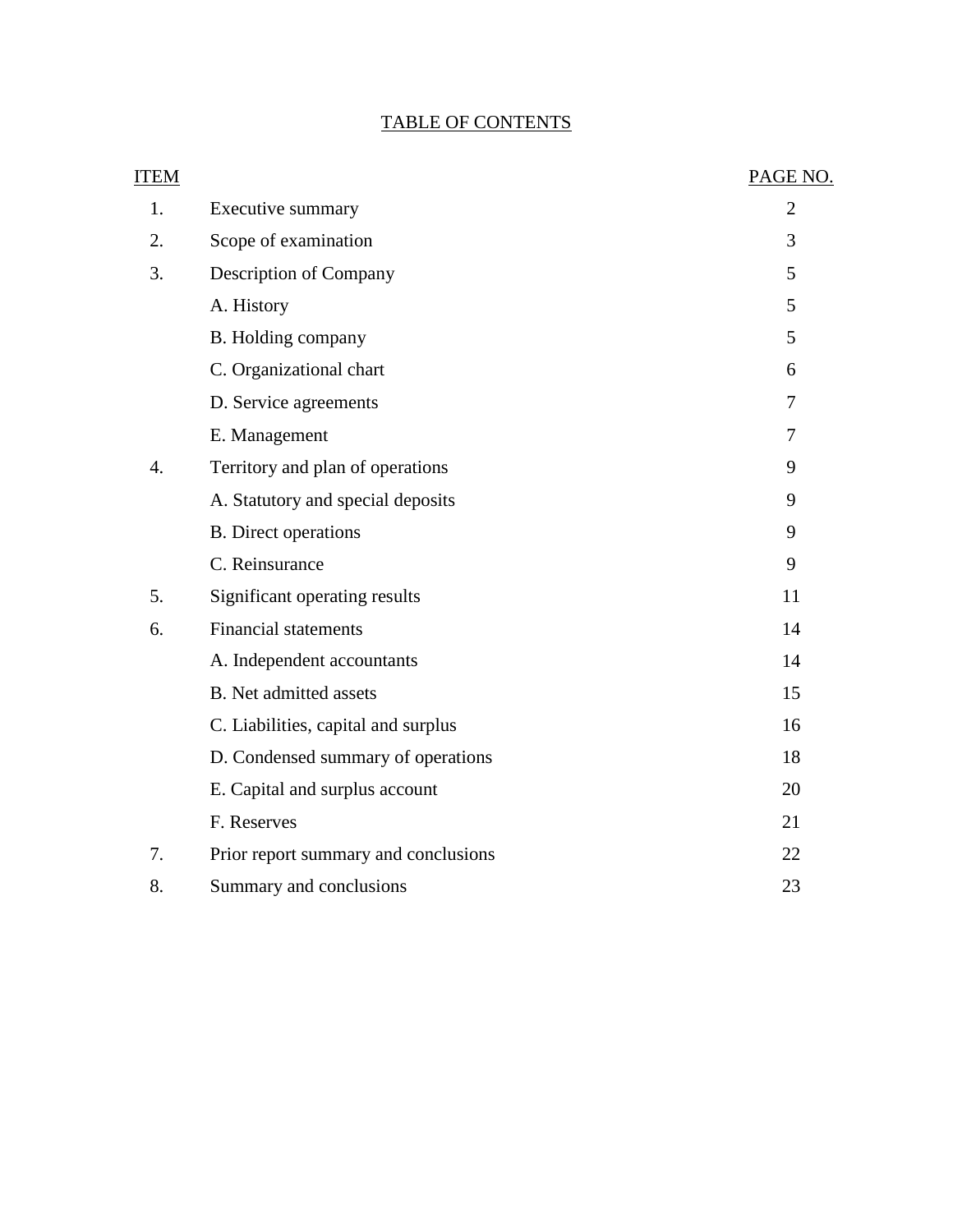

# NEW YORK STATE DEPARTMENT<sub>of</sub> **FINANCIAL SERVICES**

Andrew M. Cuomo Maria T. Vullo Governor Acting Superintendent

May 23, 2016

Honorable Maria T. Vullo Acting Superintendent of Financial Services New York, New York 10004

Madam:

 and annexed hereto, an examination has been made into the condition and affairs of Companion Life Insurance Company, hereinafter referred to as "the Company," at its administrative office located at Mutual of Omaha Plaza, Omaha, Nebraska 68175. The Company's home office is In accordance with instructions contained in Appointment No. 31282, dated April 9, 2015 located at 888 Veterans Memorial Highway, Suite 515, Hauppauge, New York 11788.

 Wherever "Department" appears in this report, it refers to the New York State Department of Financial Services.

The report indicating the results of this examination is respectfully submitted.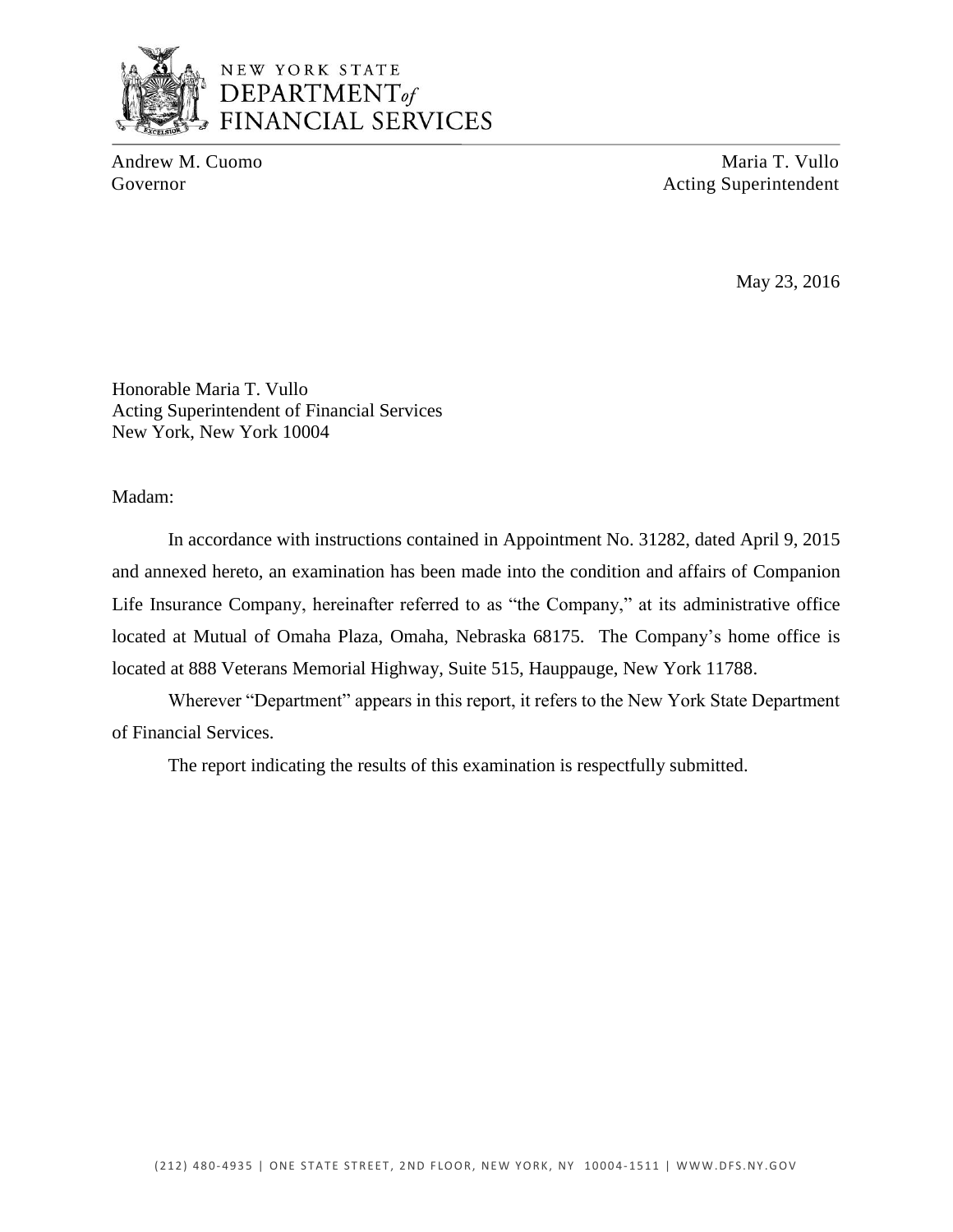#### 1. EXECUTIVE SUMMARY

The following material comments was contained in this report are summarized below.

- The Department reviewed the formulaic reserving methodology for certain Group Term Life Insurance policies. As a result, the Company increased the gross reserves by \$7 million and net reserves by \$700,000 as of December 31, 2015. (See item 6F of this report)
- The Company agreed to refine its stand-alone analysis and to strengthen reserves in a manner acceptable to the Department. The Company established additional reserves in the amount of \$16.5 million as of December 31, 2015 and, to the extent the situation remains unchanged, will further strengthen reserves in the amount of \$4 million as of December 31, 2016 and in the amount of \$4 million as of December 31, 2017. (See item 6F of this report)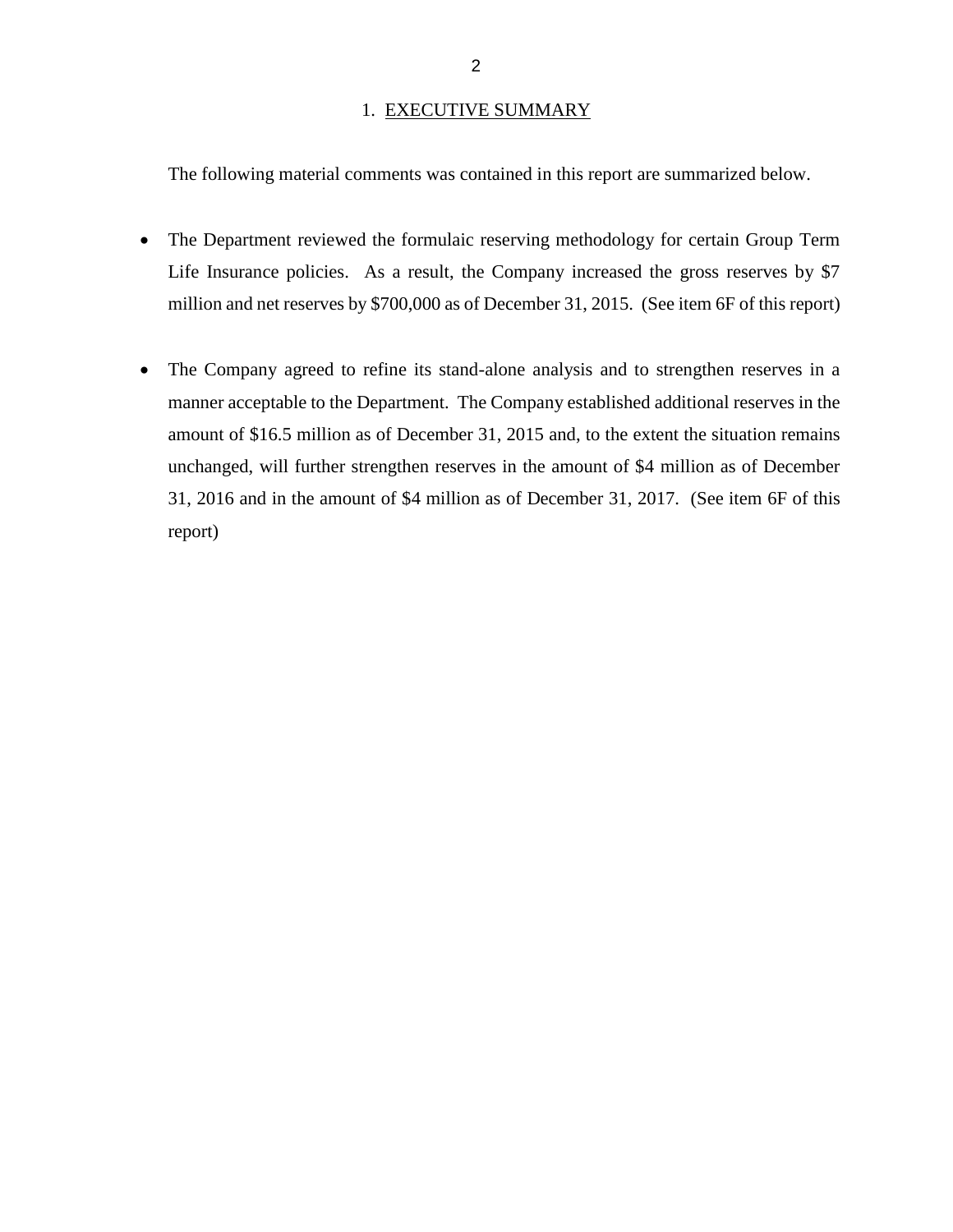#### 2. SCOPE OF EXAMINATION

*Financial Condition Examiners Handbook, 2015 Edition* (the "Handbook"). The examination covers the three-year period from January 1, 2012 through December 31, 2014. The examination was conducted observing the guidelines and procedures in the Handbook and, where deemed appropriate by the examiner, transactions occurring subsequent to December 31, 2014 but prior to The examination of the Company was a full scope examination as defined in the *NAIC*  the date of this report (i.e., the completion date of the examination) were also reviewed.

 examiner's assessment of risk in the insurer's operations and utilizing that evaluation in formulating the nature and extent of the examination. The examiner planned and performed the examination to evaluate the current financial condition as well as identify prospective risks that may threaten the future solvency of the insurer. The examiner identified key processes, assessed mitigate those risks. The examination also included assessing the principles used and significant estimates made by management, evaluating the overall financial statement presentation, and Statutory Accounting Principles as adopted by the Department, and annual statement instructions. The examination was conducted on a risk focused basis in accordance with the provisions of the Handbook published by the National Association of Insurance Commissioners ("NAIC"). The Handbook guidance provides for the establishment of an examination plan based on the the risks within those processes and evaluated the internal control systems and procedures used to determining management's compliance with New York statutes and Department guidelines,

 parent, Mutual of Omaha Insurance Company ("Mutual"), a Nebraska domestic insurer. The coordinated examination was led by the State of Nebraska ("Nebraska") with participation from New York. Since the insurer and its parent share common controls and management, and Nebraska is accredited by the NAIC, both states deemed appropriate to rely on the work performed by The examination was coordinated in conjunction with the examination of the insurer's Nebraska.

 environment were utilized to develop the examination approach. The Company's risks and management activities were evaluated incorporating the NAIC's nine branded risk categories. These categories are as follows: Information about the Company's organizational structure, business approach and control

- Pricing/Underwriting
- Reserving
- Operational
- Strategic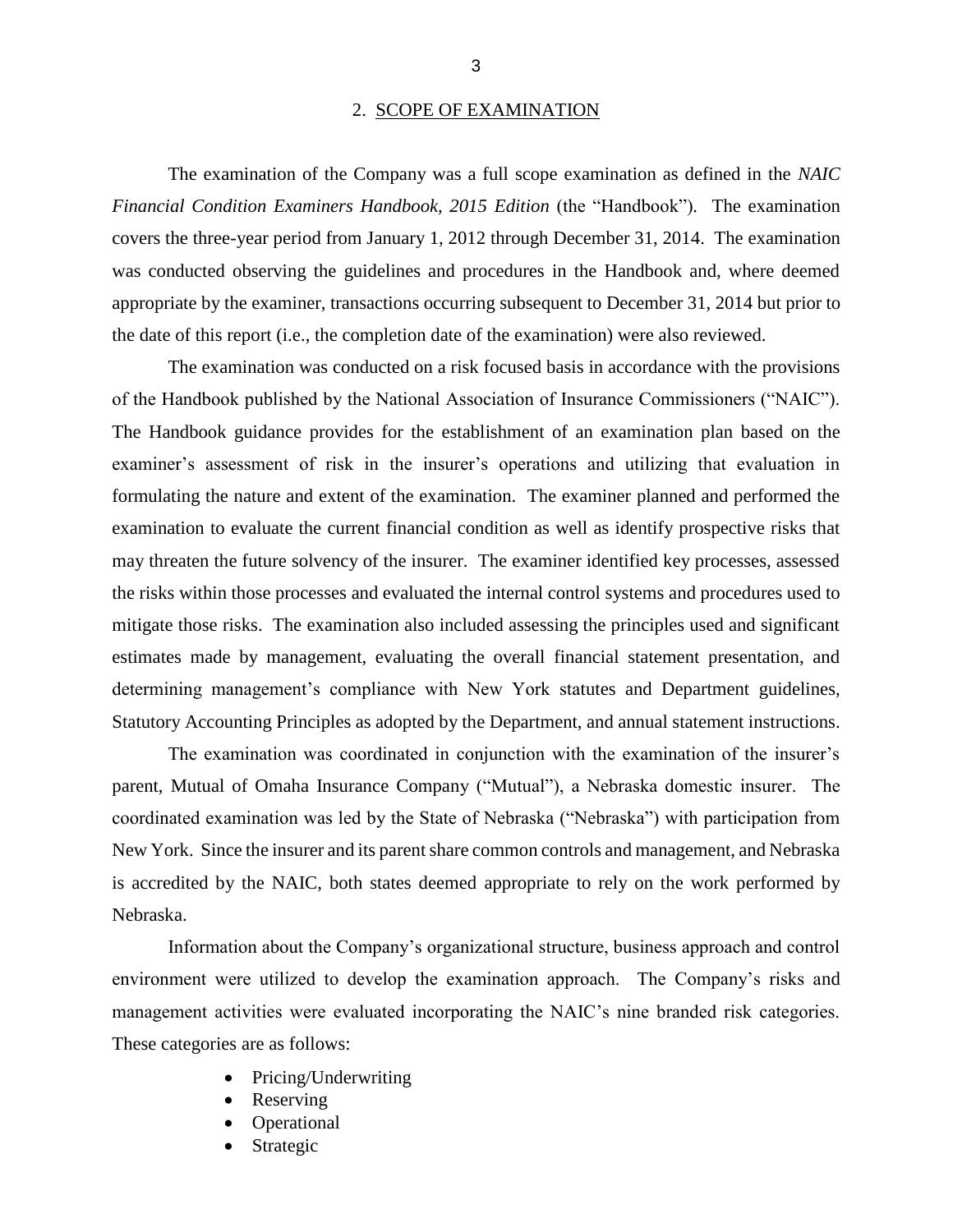- Credit
- Market
- Liquidity
- Legal
- Reputational

 The Company was audited annually, for the years 2012 through 2014, by the accounting firm of Deloitte & Touche LLP ("Deloitte"). The Company received an unqualified opinion in all the years under examination. Certain audit workpapers of the accounting firm were reviewed and internal audit department and a separate internal control department which was given the task of assessing the internal control structure. relied upon in conjunction with this examination. Mutual, the Company's ultimate parent, has an

 violation contained in the prior financial report on examination. The results of the examiner's The examiner reviewed the corrective actions taken by the Company with respect to the review are contained in item 8 of this report.

 matters which involve departure from laws, regulations or rules, or which require explanation or This report on examination is confined to financial statements and comments on those description.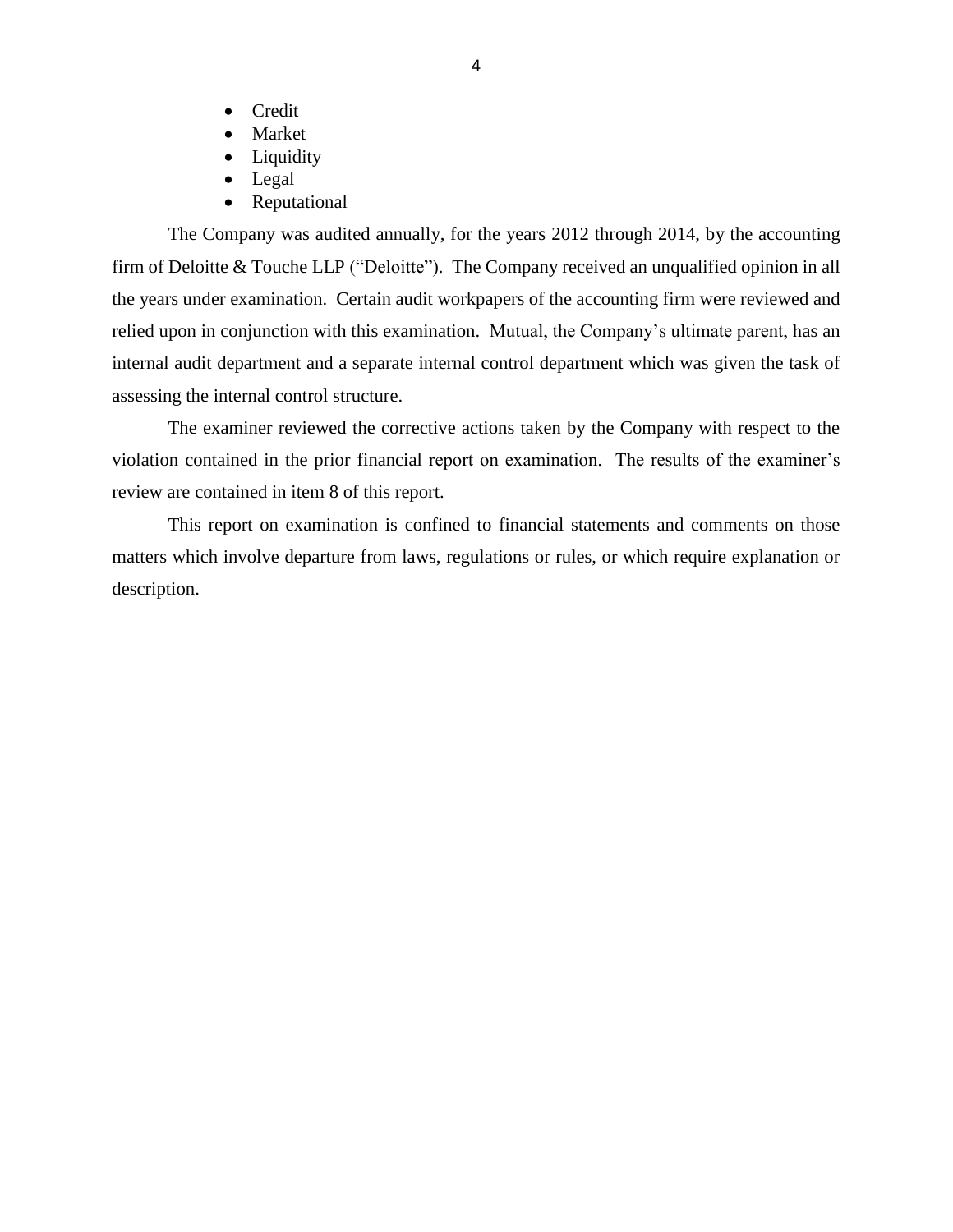#### 3. DESCRIPTION OF COMPANY

## <span id="page-7-0"></span>A. History

 The Company was incorporated as a stock life insurance company under the laws of New York on June 3, 1949, was licensed on July 1, 1949 and commenced business on July 18, 1949. surplus of \$1,000,000, were provided through the sale of 5,000 shares of common stock (with a par value of \$100 each) for \$300 per share. par value of \$100 each) for \$300 per share.<br>On March 17, 2014, the Company received a capital contribution of \$14,000,000 from its Initial resources of \$1,500,000, consisting of capital of \$500,000 and paid in and contributed

parent, United Life Insurance of Omaha ("United").

### B. Holding Company

 The Company is a wholly owned subsidiary of United, a Nebraska life insurance company. United is in turn a wholly owned subsidiary of Mutual, a Nebraska insurance company. Mutual is the ultimate parent of the Company.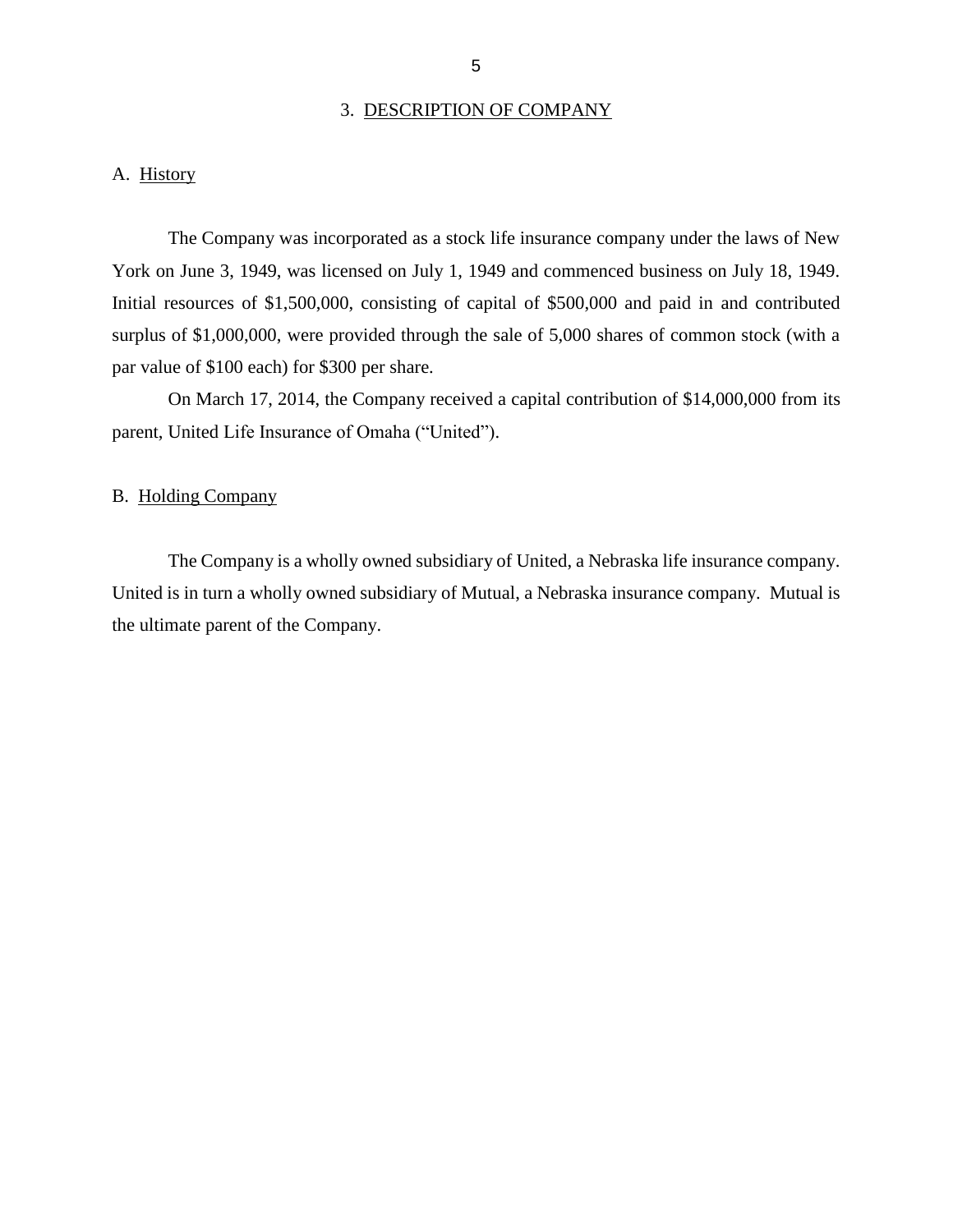## <span id="page-8-0"></span>C. Organizational Chart

An organization chart reflecting the relationship between the Company and significant entities in its holding company system as of December 31, 2014 follows:

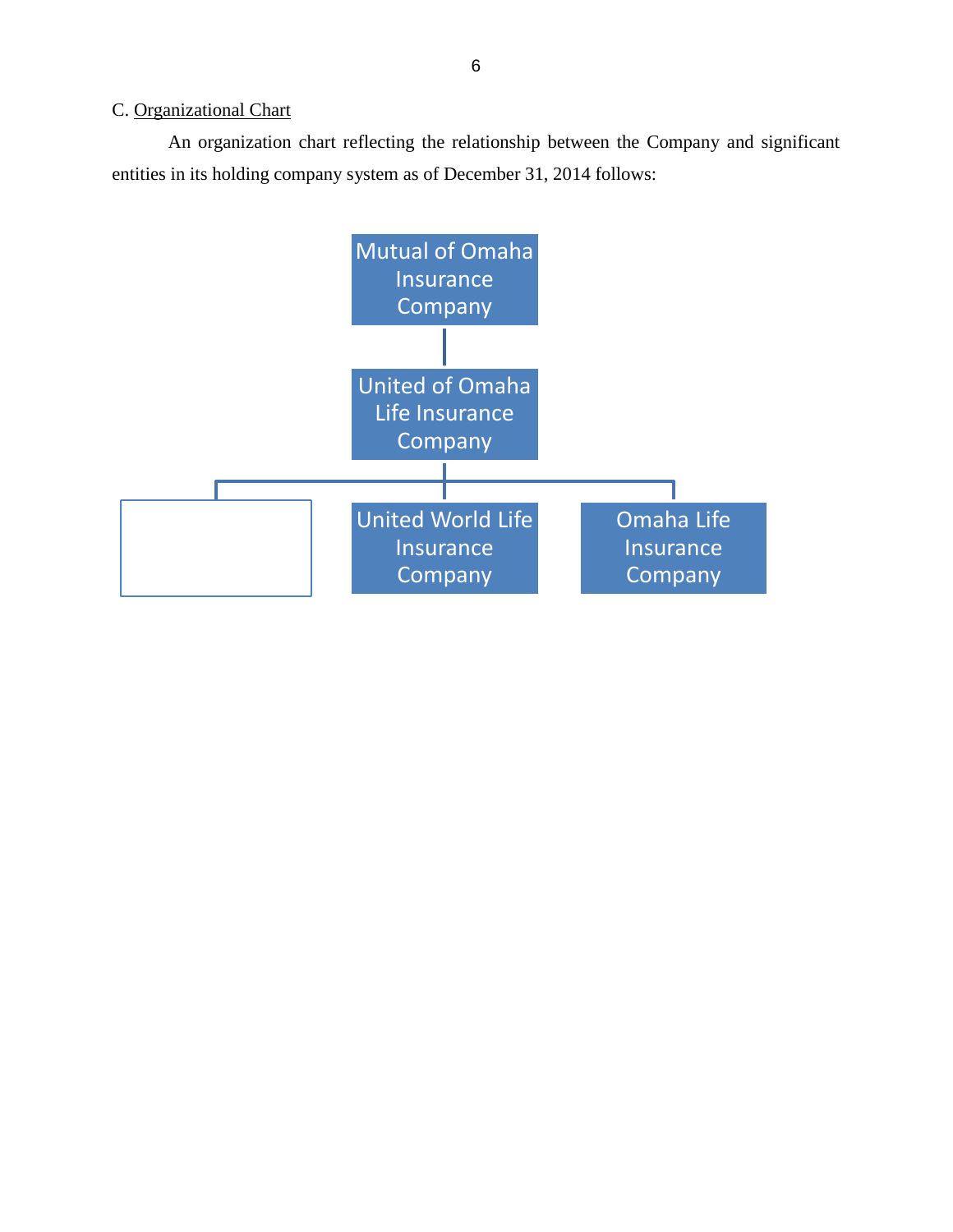#### D. Service Agreements

The Company had one service agreement in effect with affiliates during the examination period.

| Type of        | Effective  | Provider(s) | Recipient(s)     | Specific        | Income/                |
|----------------|------------|-------------|------------------|-----------------|------------------------|
| Agreement      | Date       | of          | of Service $(s)$ | Service(s)      | (Expense)* For Each    |
| and            |            | Service(s)  |                  | Covered         | Year of the            |
| Department     |            |             |                  |                 | Examination            |
| Administrative | 12/31/1980 | United and  | The              | To provide to   | $2012 - $(24,673,911)$ |
| Service        |            | Mutual      | Company          | the Company,    | $2013 - $(25,104,958)$ |
| Agreement      |            |             |                  | operational,    | $2014 - $(26,789,869)$ |
|                |            |             |                  | facility,       |                        |
| Amendment      | 01/01/1996 |             |                  | administrative, |                        |
| Amendment      | 12/31/2007 |             |                  | and other       |                        |
| Amendment      | 06/01/2010 |             |                  | support         |                        |
|                |            |             |                  | services        |                        |

\* Amount of Expense Incurred by the Company

 \* Amount of Expense Incurred by the Company The Company participates in a federal income tax allocation agreement with its parent and affiliates.

### E. Management

 The Company's by-laws provide that the board of directors shall be comprised of not less than seven and not more than 12 directors. Directors are elected for a period of one year at the annual meeting of the stockholders held in May of each year. As of December 31, 2014, the board of directors consisted of eight members. Meetings of the board are held annually in May.

 were as follows: The eight board members and their principal business affiliation, as of December 31, 2014,

| Name and Residence                  | <b>Principal Business Affiliation</b>                                | Year First<br>Elected |
|-------------------------------------|----------------------------------------------------------------------|-----------------------|
| Alexander M. Dye*<br>New York, NY   | Attorney<br>Willkie Farr & Gallagher LLP                             | 2005                  |
| Frank L. Hayes*<br>Omaha, NE        | Certified Public Accountant<br>Hayes & Associates                    | 2011                  |
| Charles T. Locke III*<br>Darien, CT | Attorney<br>Locke & Herbert                                          | 1987                  |
| Daniel P. Martin<br>Omaha, NE       | <b>Executive Vice President</b><br>Mutual of Omaha Insurance Company | 2007                  |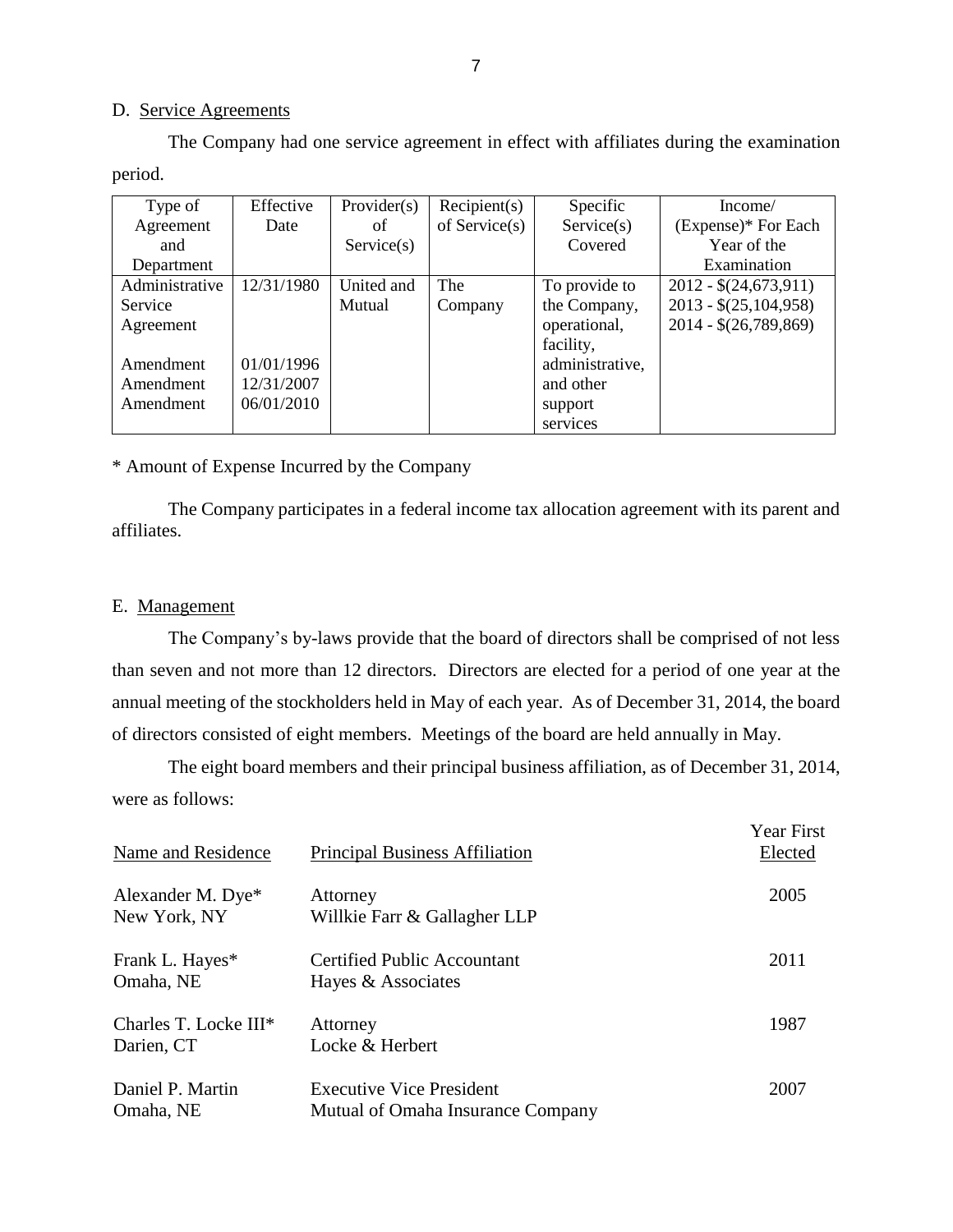| Name and Residence                | <b>Principal Business Affiliation</b>                                                      | <b>Year First</b><br>Elected |
|-----------------------------------|--------------------------------------------------------------------------------------------|------------------------------|
| Paula R. Meyer*<br>St. Ansgar, IA | President – Retired<br>RiverSource Funds and Ameriprise Certificate<br>Company             | 2013                         |
| Daniel P. Neary<br>Omaha, NE      | Chairman of the Board and President<br>Companion Life Insurance Company                    | 2003                         |
| Michael C. Weekly<br>Omaha, NE    | <b>Executive Vice President</b><br>Mutual of Omaha Insurance Company                       | 2003                         |
| Richard A. Witt<br>Omaha, NE      | Executive Vice President and Chief Investment Officer<br>Mutual of Omaha Insurance Company | 2005                         |

\* Not affiliated with the Company or any other company in the holding company system

 In March, 2015, Mr. Dan Neary, retired as Chairman of the Board and President and Mr. James Blackledge was named successor in April, 2015. In May, 2015, Mr. Michael Weekly resigned from the board and has not been replaced.

 committees indicated that meetings were well attended and that each director attended a majority The examiner's review of the minutes of the meetings of the board of directors and its of meetings.

The following is a listing of the principal officers of the Company as of December 31, 2014:

Name Title

| Dan Neary,         | Chairman of the Board and President |
|--------------------|-------------------------------------|
| Laura Fender,      | Vice President and Treasurer        |
| Alan Brinkman,     | Vice President & Actuary            |
| Michael Huss,      | Corporate Secretary                 |
| Kurt Christiansen, | Vice President                      |

 Daniel J. Kennelly, Vice President and Chief Compliance and Ethics Officer is designated consumer services officer per Section 216.4(c) of Department Regulation No. 64.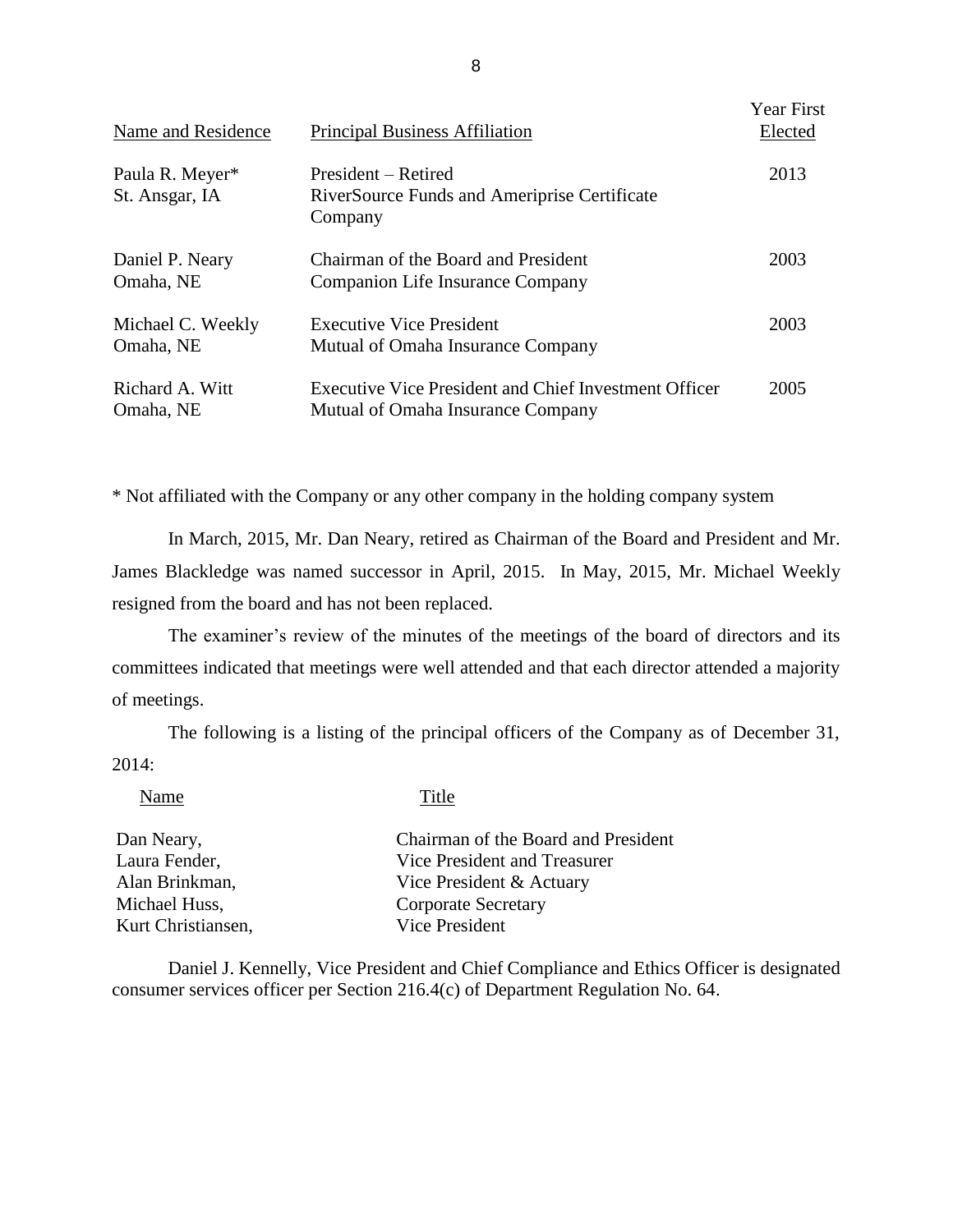#### 4. TERRITORY AND PLAN OF OPERATIONS

<span id="page-11-0"></span>The Company is authorized to write life insurance, annuities and accident and health insurance as defined in paragraphs 1, 2 and 3 of Section 1113(a) of the New York Insurance Law.

 The Company is licensed to transact business in three states, namely Connecticut, New Jersey and New York. In 2014, 98.3% of life premiums, 100% of all accident and health premiums, 93.3% of annuity considerations and 100% of all deposit type funds were received from New York. Policies are written on a non-participating basis.

#### A. Statutory and Special Deposits

 Treasury Notes on deposit with the State of New York, its domiciliary state, for the benefit of all As of December 31, 2014, the Company had \$300,000 (par value) of United States policyholders, claimants and creditors of the Company

#### B. Direct Operations

 and owners of small businesses. Products are sold primarily through a network of Mutual career variable annuities. The Company also distributes group variable annuity products and retirement products through licensed producers who are agents of Mutual. The Company no longer offers individual variable life and annuity products; the existing blocks of business are in run-off and The Company writes term life, universal life, group life, individual fixed and deferred annuities, group annuities and group variable annuities and targets the middle market consumer agents, direct mail, stockbrokers, financial planners and banks. As of December 31, 2014, the Company had 115 career agents, 6,068 brokers and an additional 190 brokers dedicated to sell 100% ceded.

#### C. Reinsurance

 As of December 31, 2014, the Company had reinsurance treaties in effect with 14 companies, of which eight were authorized or accredited. The Company's life, accident and health business is reinsured on a coinsurance, modified-coinsurance, and/or yearly renewable term basis. Reinsurance is provided on an automatic and facultative basis.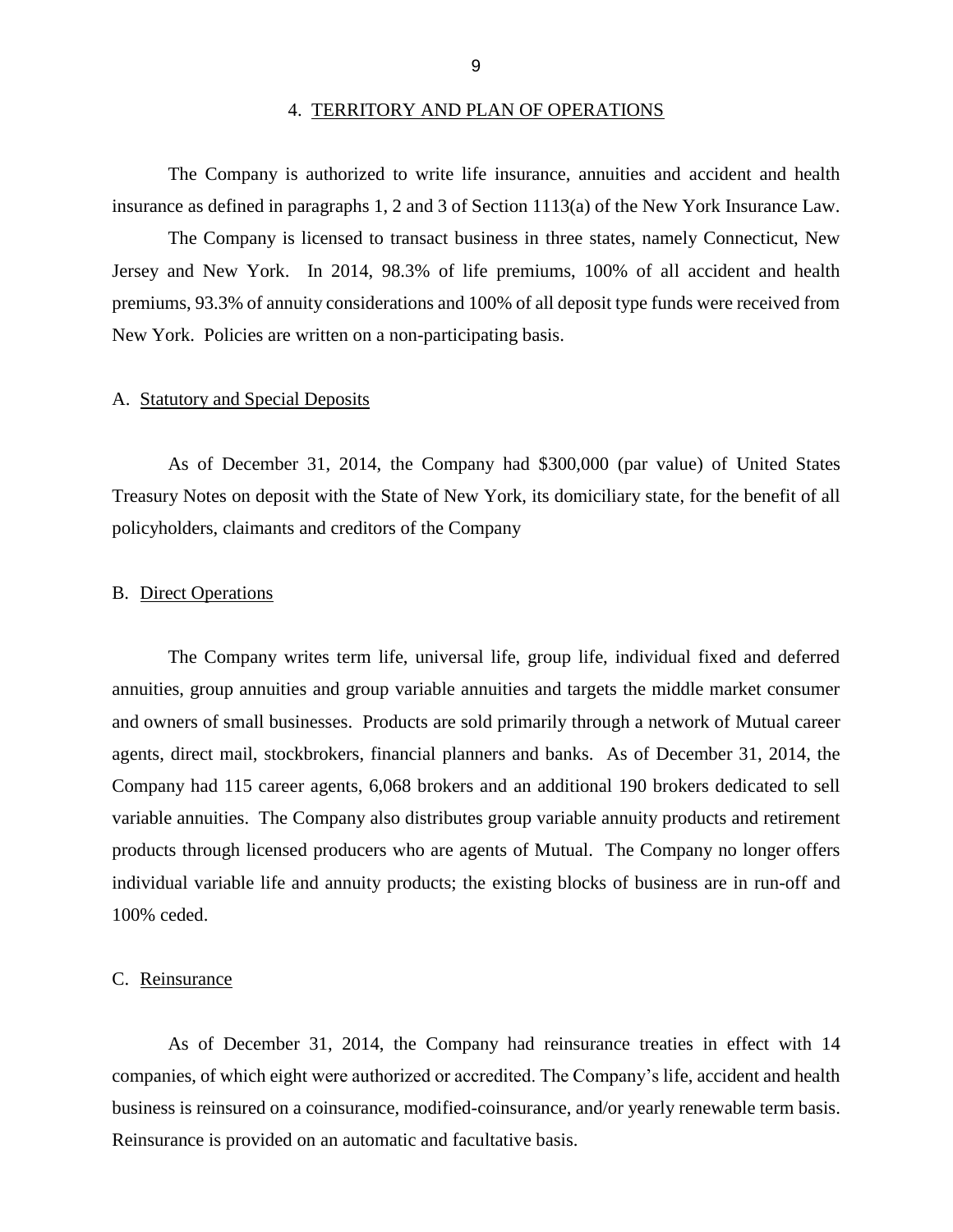amount of life insurance ceded as of December 31, 2014, was \$13,202,143,081, which represents 74% of the total face amount of life insurance in force. Reserve credit taken for reinsurance ceded to unauthorized companies, totaling \$20,682,105, was supported by letters of credit and funds The maximum retention limit for individual life contracts is \$100,000. The total face withheld.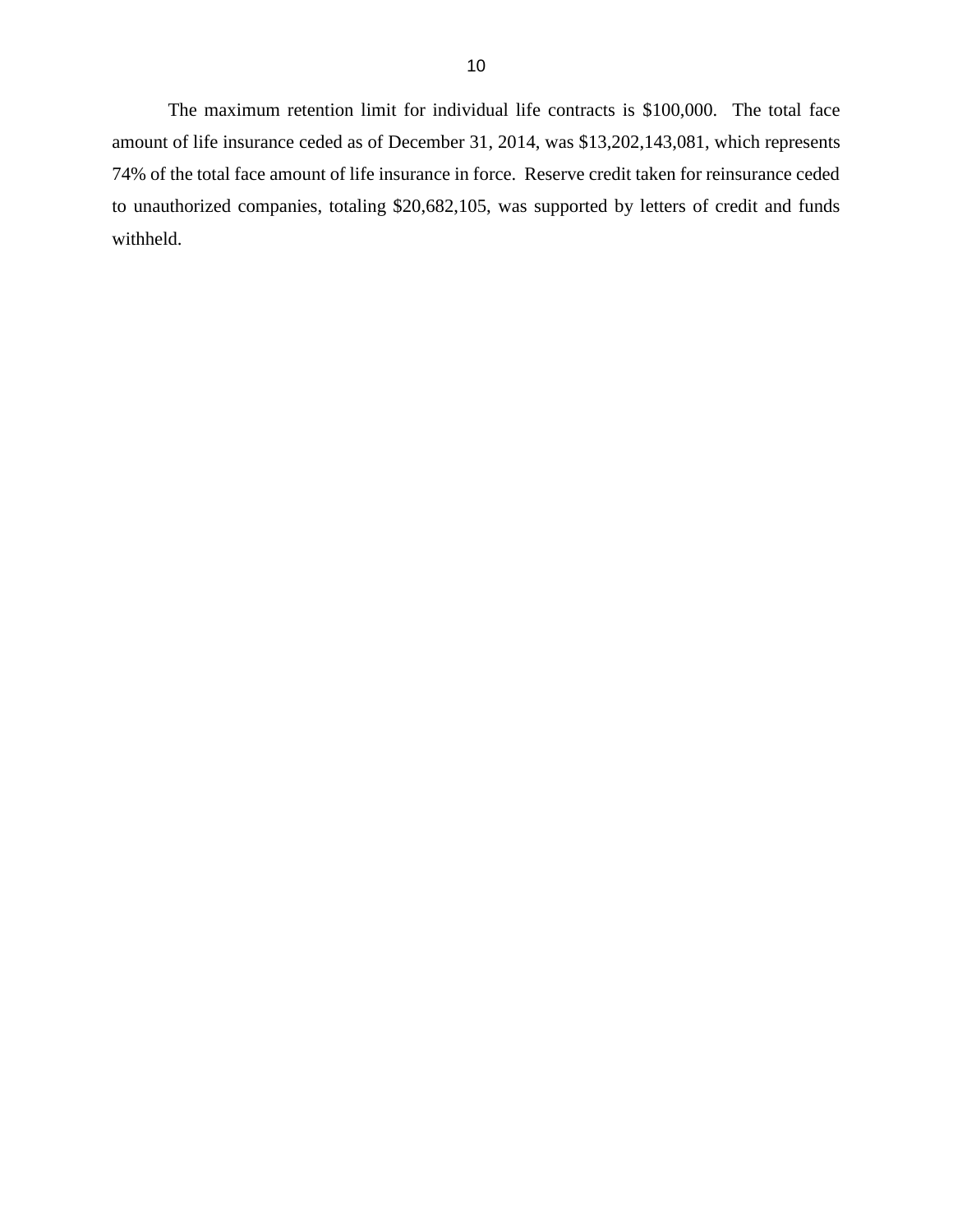during the period under examination as extracted from its filed annual statements. Failure of items to add to the totals shown in any table in this report is due to rounding. Indicated below is significant information concerning the operations of the Company

 The following table indicates the Company's financial growth (decline) during the period under review:

|                                                             | December 31,    | December 31,               | Increase                  |
|-------------------------------------------------------------|-----------------|----------------------------|---------------------------|
|                                                             | <u>2011</u>     | 2014                       | (Decrease)                |
| Admitted assets                                             | \$809,302,234   | \$956,858,496              | \$147,556,262             |
| Liabilities                                                 | \$743,608,495   | \$899,596,823              | \$155,988,328             |
| Common capital stock                                        | \$<br>2,000,000 | <sup>\$</sup><br>2,000,000 | $\mathcal{S}$<br>$\Omega$ |
| Gross paid in and contributed surplus                       | 45,650,000      | 59,650,000                 | 14,000,000                |
| Group contingency life reserve                              | 1,760,842       | 2,709,463                  | 948,621                   |
| Increase in admitted DTA (SSAP No. 10R)<br>paragraph 10.E.) | 3,939,461       | $\theta$                   | (3,939,461)               |
| Unassigned funds (surplus)                                  | 12,343,436      | (7,097,790)                | (19,441,226)              |
| Total capital and surplus                                   | \$65,693,739    | \$57,261,673               | \$ (8,432,066)            |
| Total liabilities, capital and surplus                      | \$809,302,234   | \$956,858,496              | \$147,556,262             |

 The Company's invested assets as of December 31, 2014, exclusive of separate accounts, were mainly comprised of bonds (87.8%) and mortgage loans (7.2%). The majority (97.1%) of the Company's bond portfolio, as of December 31, 2014, was comprised of investment grade obligations.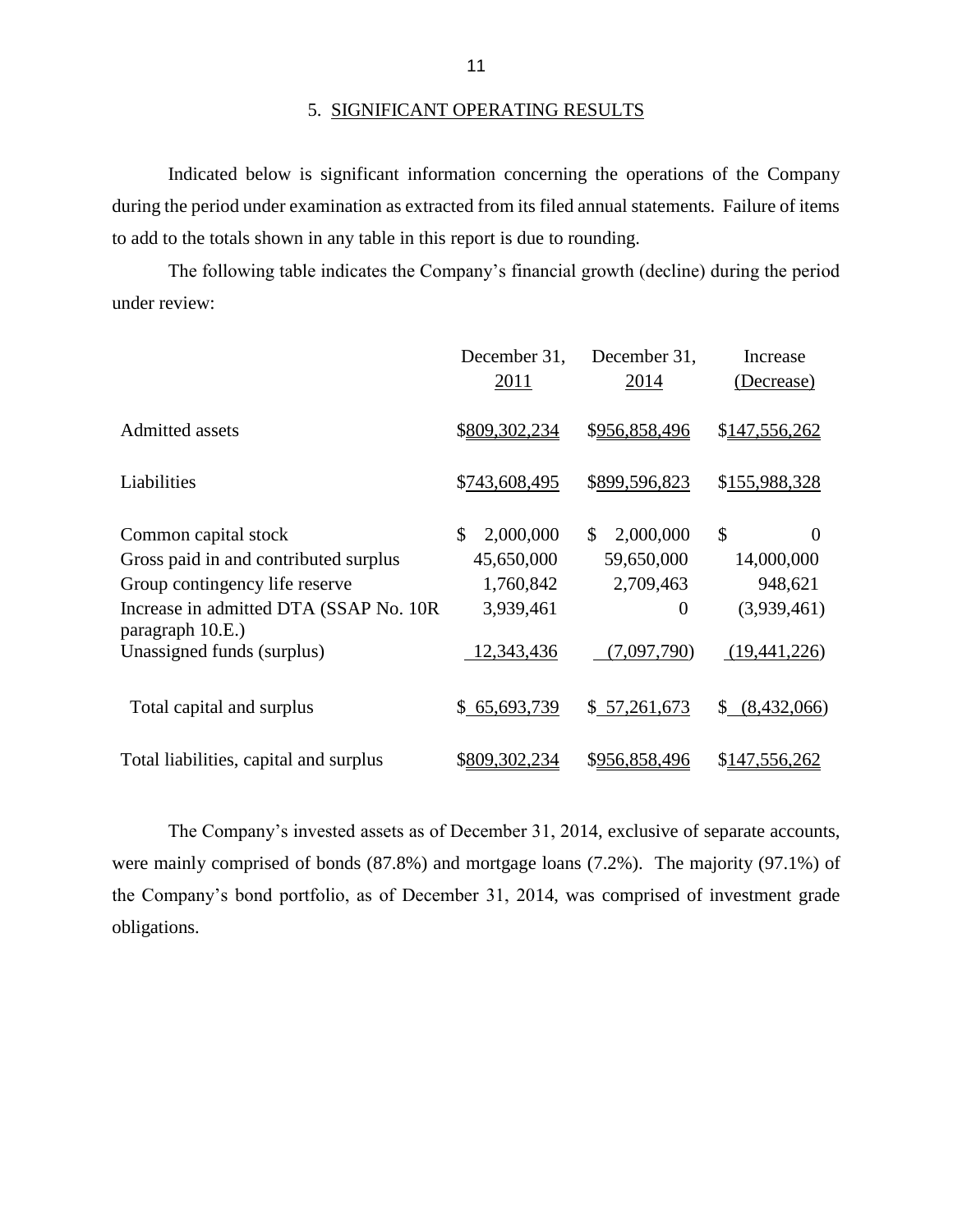|      |               | Individual  |               | Individual  |             |             |
|------|---------------|-------------|---------------|-------------|-------------|-------------|
|      | Whole Life    |             | Term          |             | Group Life  |             |
|      |               |             |               |             | Issued $&$  |             |
| Year | <b>Issued</b> | In Force    | <b>Issued</b> | In Force    | Increases   | In Force    |
| 2012 | \$570,616     | \$5,060,516 | \$395,189     | \$4,047,236 | \$1,094,467 | \$7,048,350 |
| 2013 | \$342,524     | \$5,087,346 | \$403,720     | \$4,038,357 | \$1,625,514 | \$7,577,206 |
| 2014 | \$348,080     | \$5,138,930 | \$582,499     | \$4,234,325 | \$1,854,303 | \$8,484,100 |

The following indicates, for each of the years listed below, the amount of life insurance issued and in force by type (in thousands of dollars):

 The decrease in the number of issued individual whole life during the examination period was related to lower sales due to revised pricing of interest sensitive life products. The increase from the Company's brokerage distribution channel. The increase in group life was related to in the number of issued individual term during the examination period was due to higher term sales strong sales of the Company's group term life products.

 The following is the net gain (loss) from operations by line of business after federal income taxes but before realized capital gains (losses) reported for each of the years under examination in the Company's filed annual statements:

|                           | 2012         | 2013           | 2014                      |
|---------------------------|--------------|----------------|---------------------------|
| Ordinary:                 |              |                |                           |
| Life insurance            | \$4,695,424  | \$ (558,136)   | \$(7,545,153)             |
| Individual annuities      | 1,703,425    | 1,564,972      | 1,602,961                 |
| Supplementary contracts   | 155,287      | 136,539        | 27,415                    |
| Total ordinary            | \$6,554,136  | \$1,143,375    | \$(5,914,777)             |
| Group:                    |              |                |                           |
| Life                      | \$<br>45,402 | (222,390)      | \$<br>(126,700)           |
| Annuities                 | 89,441       | (292, 956)     | 616,834                   |
| Total group               | \$134,843    | \$ (515,346)   | $\mathbb{S}^-$<br>490,134 |
| Accident and health other | \$<br>(830)  | \$<br>(6, 437) | \$<br>8,437               |
| Total                     | \$6,688,148  | \$<br>621,592  | \$(5,416,206)             |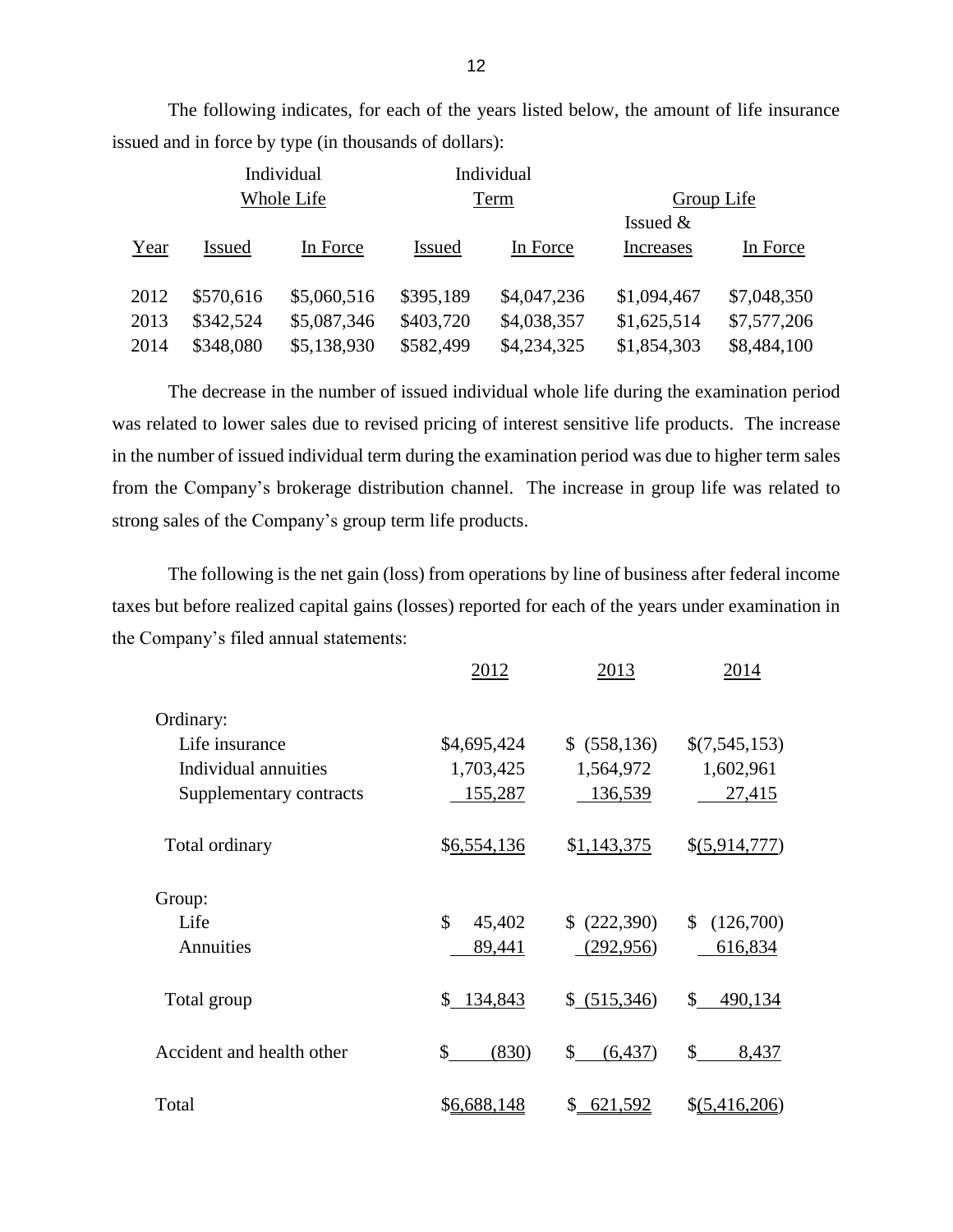The life insurance loss from operations in 2013 was primarily due to an additional deficiency reserves and unfavorable mortality from an aging block. The 2014 loss was primarily due to an additional asset adequacy reserves requirements.

 The decrease in supplementary contracts during the examination period was primarily due to lower investment income allocated to the product line.

 The group life losses in 2013 and 2014 were primarily attributable to higher claim incidences.

 The Company's annuity business includes Group 401(k) business and group annuities. Losses in new business growth for 401(k) occurred in all years; however losses were offset by profits in group annuities in 2012 and 2014.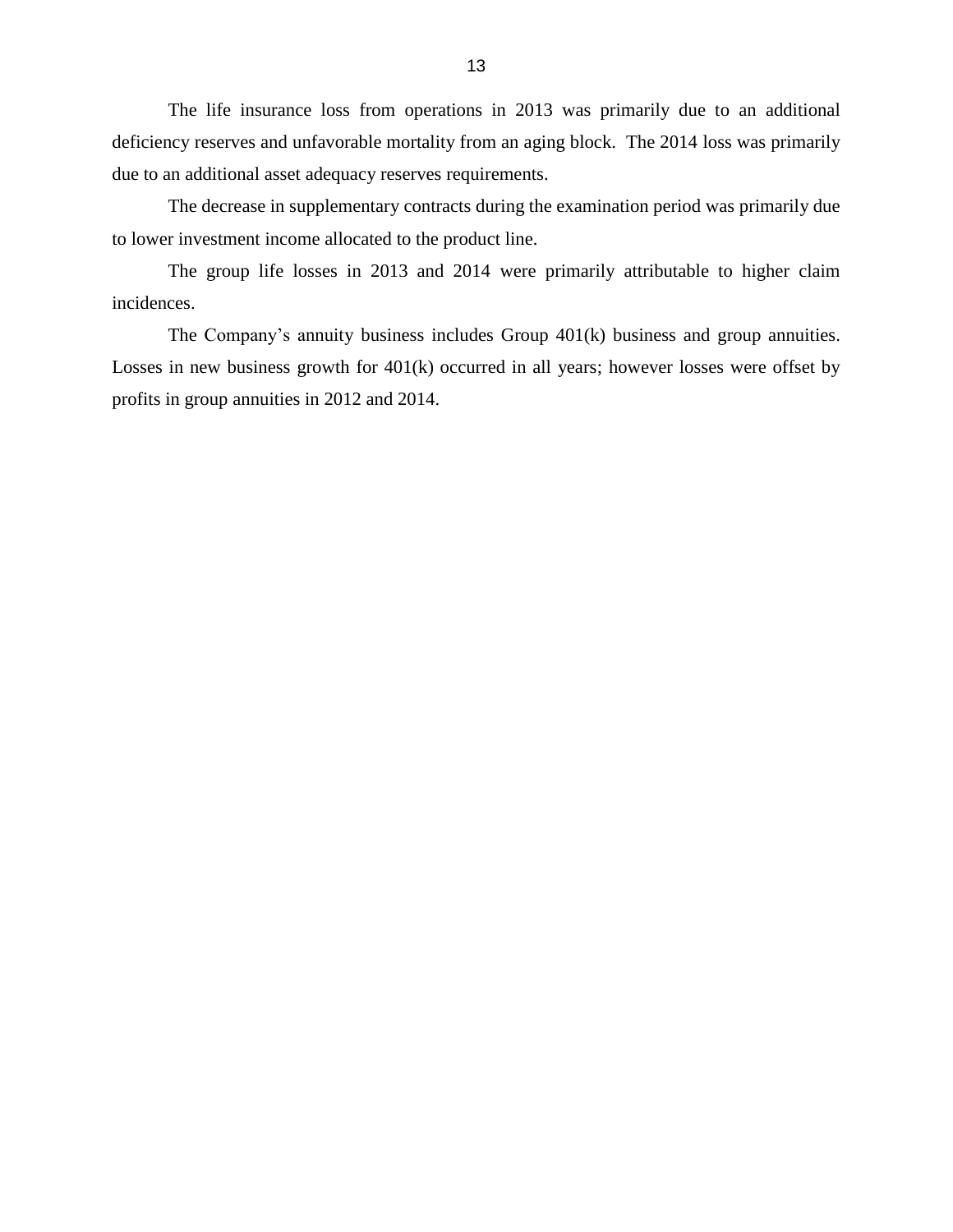#### 6. FINANCIAL STATEMENTS

<span id="page-16-0"></span> review. The examiner's review of a sample of transactions did not reveal any differences which The following statements show the assets, liabilities, capital and surplus as of December 31, 2014, as contained in the Company's 2014 filed annual statement, a condensed summary of operations and a reconciliation of the capital and surplus account for each of the years under materially affected the Company's financial condition as presented in its financial statements contained in the December 31, 2014 filed annual statement.

#### A. Independent Accountants

statutory basis statements of financial position of the Company as of December  $31<sup>st</sup>$  of each year in the examination period and the related statutory basis statements of operations, capital and The firm of Deloitte was retained by the Company to audit the Company's combined surplus, and cash flows for the year then ended.

 Deloitte concluded that the statutory financial statements presented fairly, in all material respects, the financial position of the Company at the respective audit dates. Balances reported in these audited financial statements were reconciled to the corresponding years' annual statements with no discrepancies noted.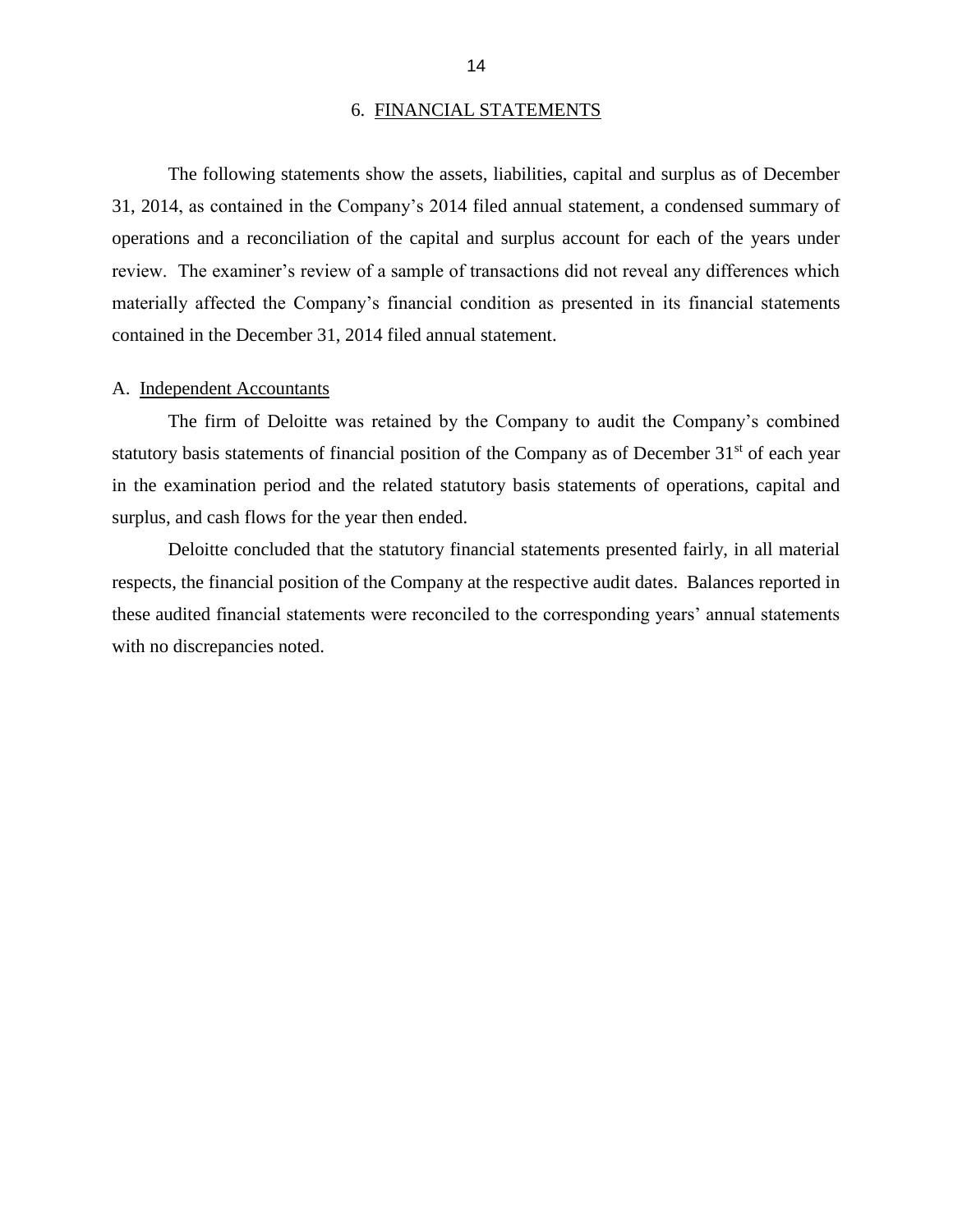# B. Net Admitted Assets

| <b>Bonds</b>                                                            | \$739,532,246 |
|-------------------------------------------------------------------------|---------------|
| Mortgage loans on real estate:                                          |               |
| <b>First liens</b>                                                      | 60,827,863    |
| Cash, cash equivalents and short term investments                       | 11,899,095    |
| Contract loans                                                          | 28,338,367    |
| Receivable for securities                                               | 2,148,764     |
| Investment income due and accrued                                       | 6,902,241     |
| Premiums and considerations:                                            |               |
| Uncollected premiums and agents' balances in the course of collection   | (1,467,484)   |
| Deferred premiums, agents' balances and installments booked but         |               |
| deferred and not yet due                                                | 10,611,712    |
| Reinsurance:                                                            |               |
| Amounts recoverable from reinsurers                                     | 2,943,517     |
| Other amounts receivable under reinsurance contracts                    | 509,949       |
| Net deferred tax asset                                                  | 10,414,737    |
| Guaranty funds receivable or on deposit                                 | 1,685,639     |
| Receivables from parent, subsidiaries and affiliates                    | 1,729,048     |
| Suspense items                                                          | 836,274       |
| Amounts due from non-affiliates                                         | 112,079       |
| Prepaid ceded premium (N.Y.C.L.11)                                      | 1,328,338     |
| From separate accounts, segregated accounts and protected cell accounts | 78,506,110    |

Total admitted assets \$956,858,496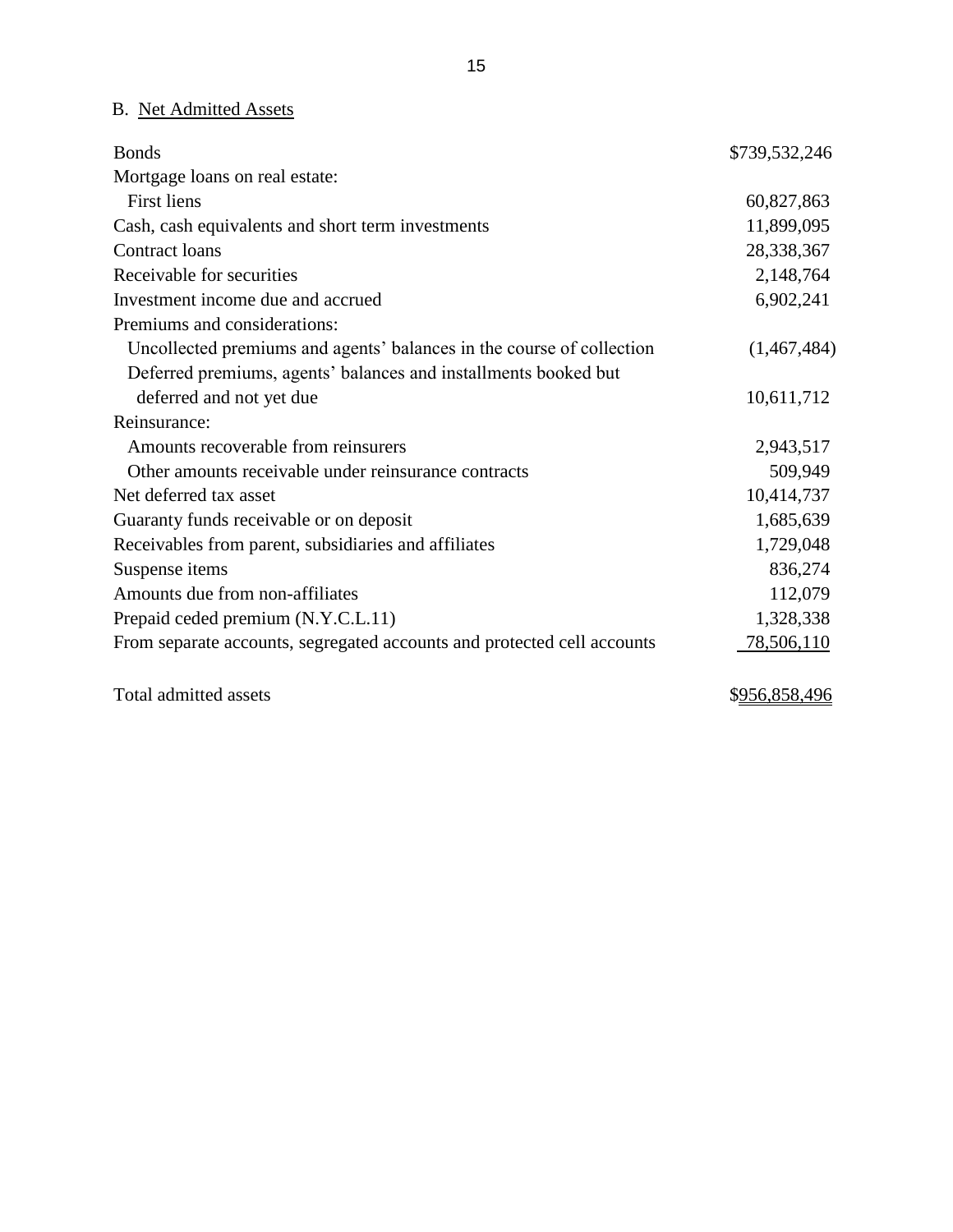| Aggregate reserve for life policies and contracts                       | \$756,501,420 |
|-------------------------------------------------------------------------|---------------|
| Aggregate reserve for accident and health contracts                     | 7,530         |
| Liability for deposit-type contracts                                    | 13,797,748    |
| Contract claims:                                                        |               |
| Life                                                                    | 2,503,637     |
| Provision for policyholders' dividends and coupons payable in           |               |
| following calendar year - estimated amounts -                           |               |
| Dividends apportioned for payment                                       | 75,786        |
| Premiums and annuity considerations for life and accident and health    |               |
| contracts received in advance                                           | 295,323       |
| Contract liabilities not included elsewhere:                            |               |
| Provision for experience rating refunds                                 | 21,169        |
| Interest maintenance reserve                                            | 191,401       |
| Commissions to agents due or accrued                                    | 458,884       |
| General expenses due or accrued                                         | 1,366,969     |
| Transfers to separate accounts due or accrued                           | (58, 915)     |
| Taxes, licenses and fees due or accrued, excluding federal income taxes | (38, 792)     |
| Current federal and foreign income taxes                                | 439,206       |
| Unearned investment income                                              | 714,928       |
| Amounts withheld or retained by company as agent or trustee             | 21,416        |
| Amounts held for agents' account                                        | 1,782,098     |
| Remittances and items not allocated                                     | 1,908,493     |
| Miscellaneous liabilities:                                              |               |
| Asset valuation reserve                                                 | 5,054,875     |
| Reinsurance in unauthorized companies                                   | 186,616       |
| Funds held under reinsurance treaties with unauthorized reinsurers      | 29,755,147    |
| Payable to parent, subsidiaries and affiliates                          | 3,680,317     |
| Drafts outstanding                                                      | 426,906       |
| <b>Abandoned Property</b>                                               | 1,970,433     |
| <b>Amounts Due Non-Affiliates</b>                                       | 15,800        |
| Liability For Interest Due And Unpaid On Policy Claims                  | 12,316        |
| From Separate Accounts statement                                        | 78,506,110    |
| <b>Total liabilities</b>                                                | \$899,596,823 |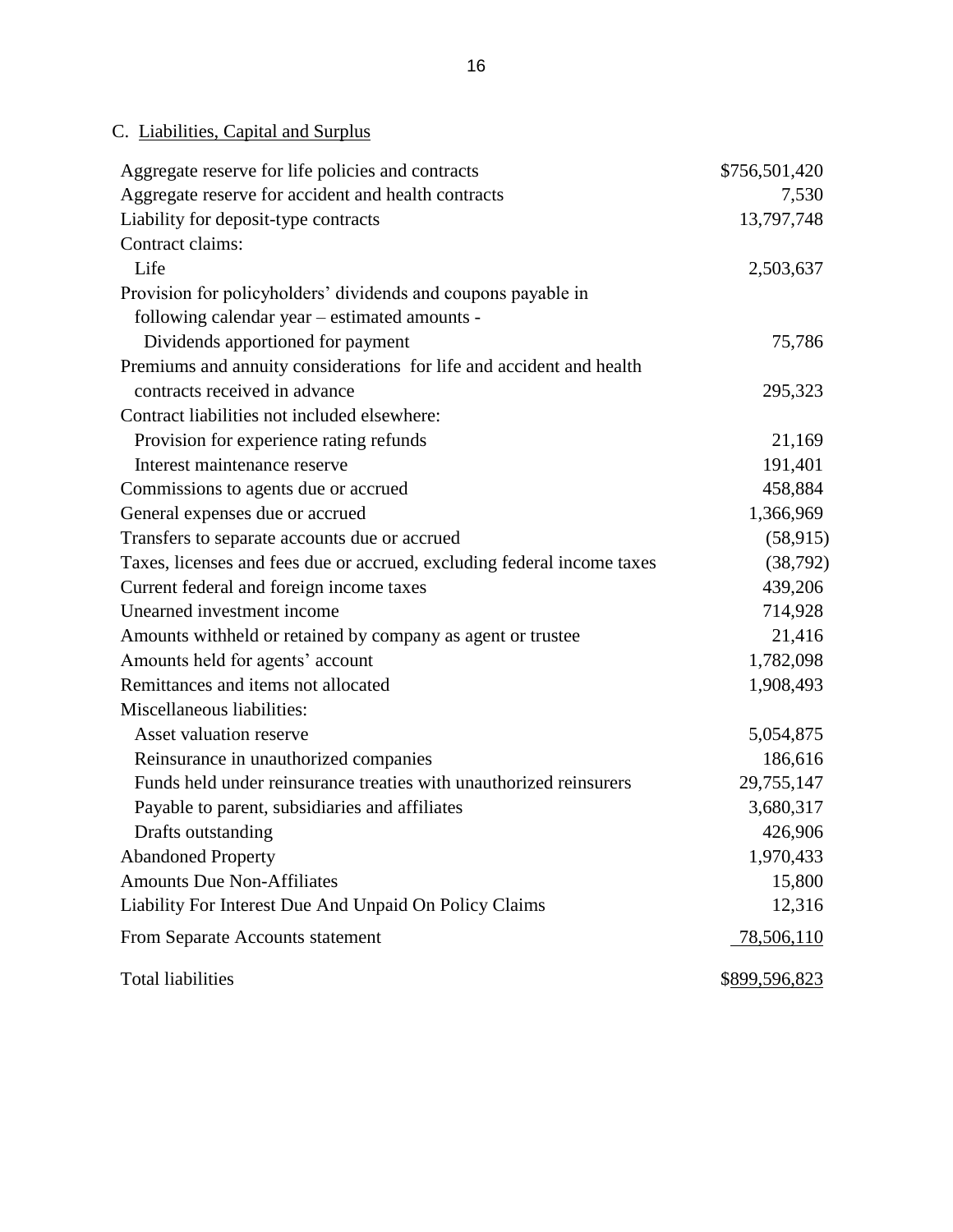| Common capital stock                                                                                  | \$<br>2,000,000                          |
|-------------------------------------------------------------------------------------------------------|------------------------------------------|
| Gross paid in and contributed surplus<br>Group contingency life reserve<br>Unassigned funds (surplus) | \$59,650,000<br>2,709,463<br>(7,097,790) |
| Surplus                                                                                               | \$55,261,673                             |
| Total capital and surplus                                                                             | \$57,261,673                             |
| Total liabilities, capital and surplus                                                                | \$956,858,496                            |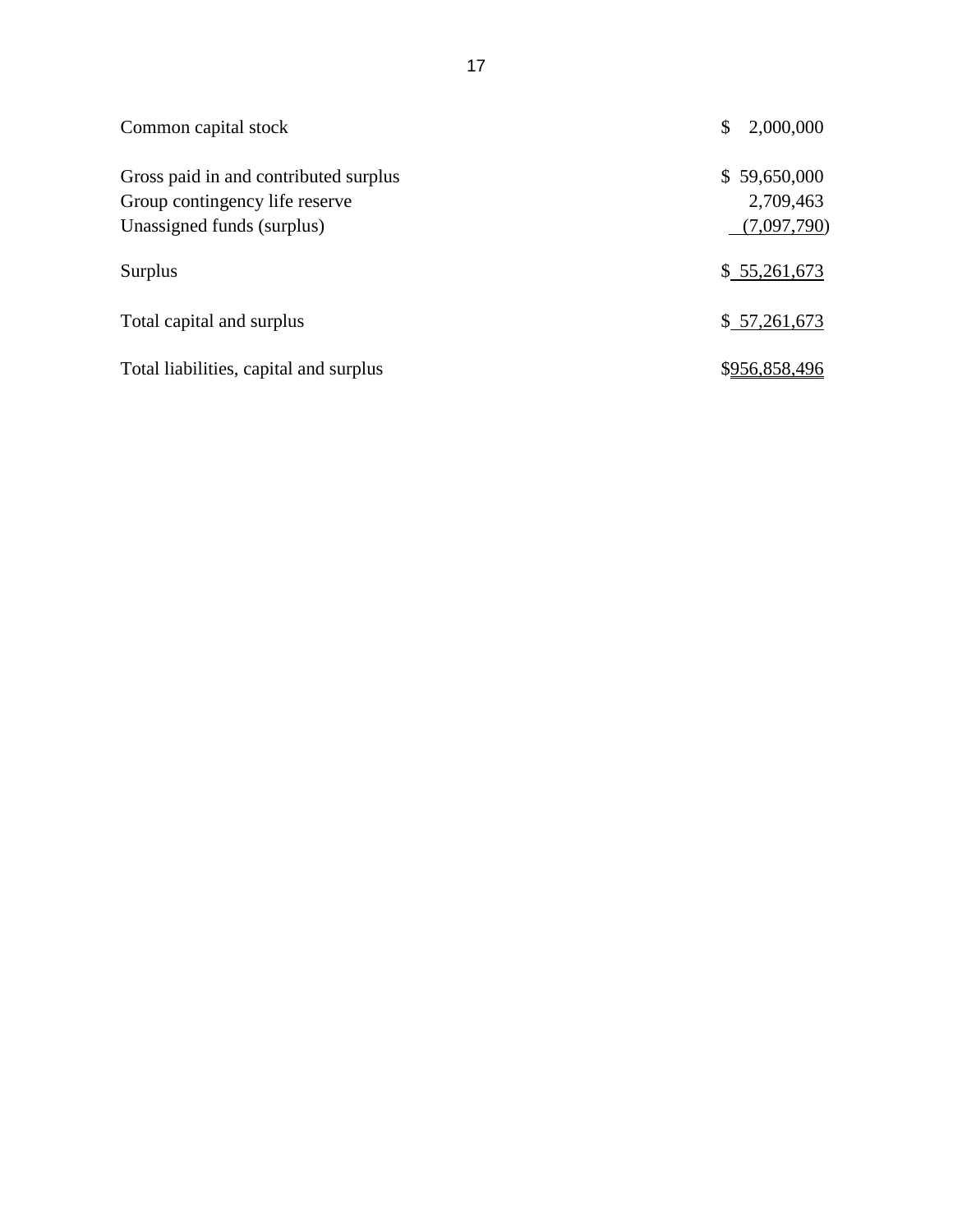### D. Condensed Summary of Operations

|                                           | 2012            | 2013            | 2014                          |
|-------------------------------------------|-----------------|-----------------|-------------------------------|
| Premiums and considerations               | \$90,654,706    | \$84,940,193    | \$96,819,406                  |
| Investment income                         | 37,959,629      | 37,288,042      | 39,406,888                    |
| Commissions and reserve adjustments       |                 |                 |                               |
| on reinsurance ceded                      | 1,985,997       | 2,298,776       | 4,961,347                     |
| Miscellaneous income                      | 423,890         | 621,983         | 672,272                       |
| Total income                              | \$131,024,222   | \$125,148,994   | \$141,859,913                 |
| Benefit payments                          | \$58,557,005    | \$63,303,472    | \$61,923,720                  |
| Increase in reserves                      | 28,574,219      | 26,153,508      | 46,268,501                    |
| Commissions                               | 7,688,098       | 7,304,040       | 8,140,470                     |
| General expenses and taxes                | 24,996,815      | 24,780,541      | 26,722,126                    |
| Increase in loading on deferred and       |                 |                 |                               |
| uncollected premiums                      | 332,098         | 151,053         | 70,439                        |
| Miscellaneous deductions                  | 1,316,689       | 1,297,582       | 1,340,727                     |
| <b>Total deductions</b>                   | \$121,464,924   | \$122,990,196   | \$144,465,983                 |
| Net gain (loss)                           | \$<br>9,559,298 | \$<br>2,158,798 | (2,606,070)<br>$\mathbb{S}^-$ |
| Dividends                                 | 59,222          | 69,872          | 72,069                        |
| Federal and foreign income taxes incurred | 2,811,930       | 1,467,332       | 2,738,067                     |
| Net gain (loss) from operations           |                 |                 |                               |
| before net realized capital gains         | \$<br>6,688,146 | \$<br>621,594   | \$ (5,416,206)                |
| Net realized capital (losses)             | (8,333)         | (313,529)       | (48,769)                      |
| Net income (loss)                         | 6,679,815<br>\$ | \$<br>308,063   | \$ (5,464,975)                |

 The \$20.1 million change in reserves from 2013 to 2014 was primarily due to: 1) an increase of \$9.3 million in life reserves, of which \$8.5 million was due to an increase in the asset adequacy reserves and \$0.9 million was due to an increase in deficiency reserves; 2) a \$5.9 million increase in individual annuity reserves was primarily due to the increased Single Premium Immediate Annuity sales and; 3) a \$5.4 million increase in group annuity reserves was primarily due to the increase in group annuity sales.

 In 2013, the Company reported net income of \$0.3 million, a decrease of 6.4 million, as compared to the prior year-end. The decrease was mainly due to decreased premiums and annuity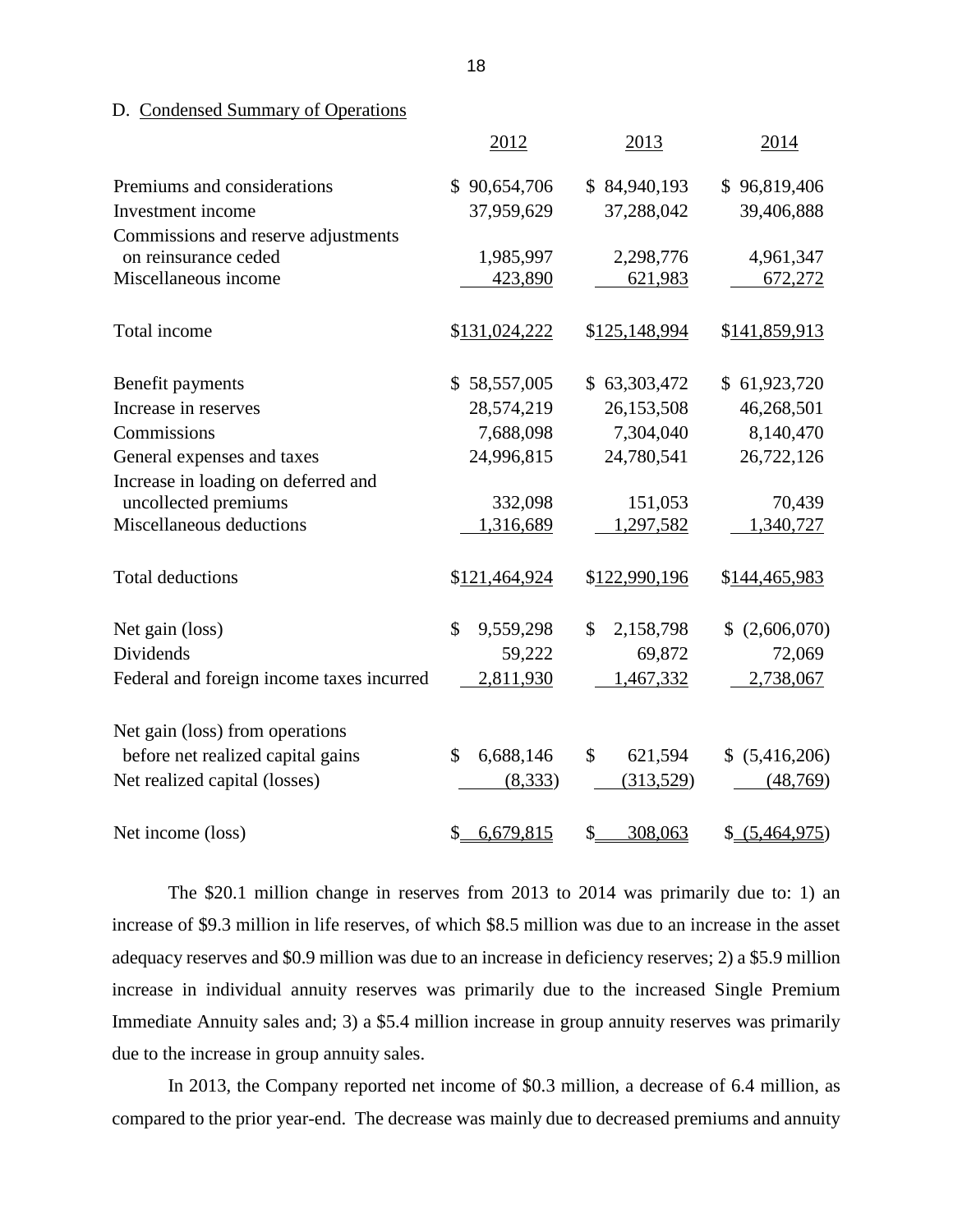considerations and unfavorable claims experience and higher insurance taxes. The decrease was partially offset by decreases in general insurance expenses and aggregate reserves for life and A&H contracts and less federal income tax expenses.

 The loss in 2014 was primarily driven by continual reserve strengthening requirements and the persistent low interest rate environment as well as increased claims experience in death benefits.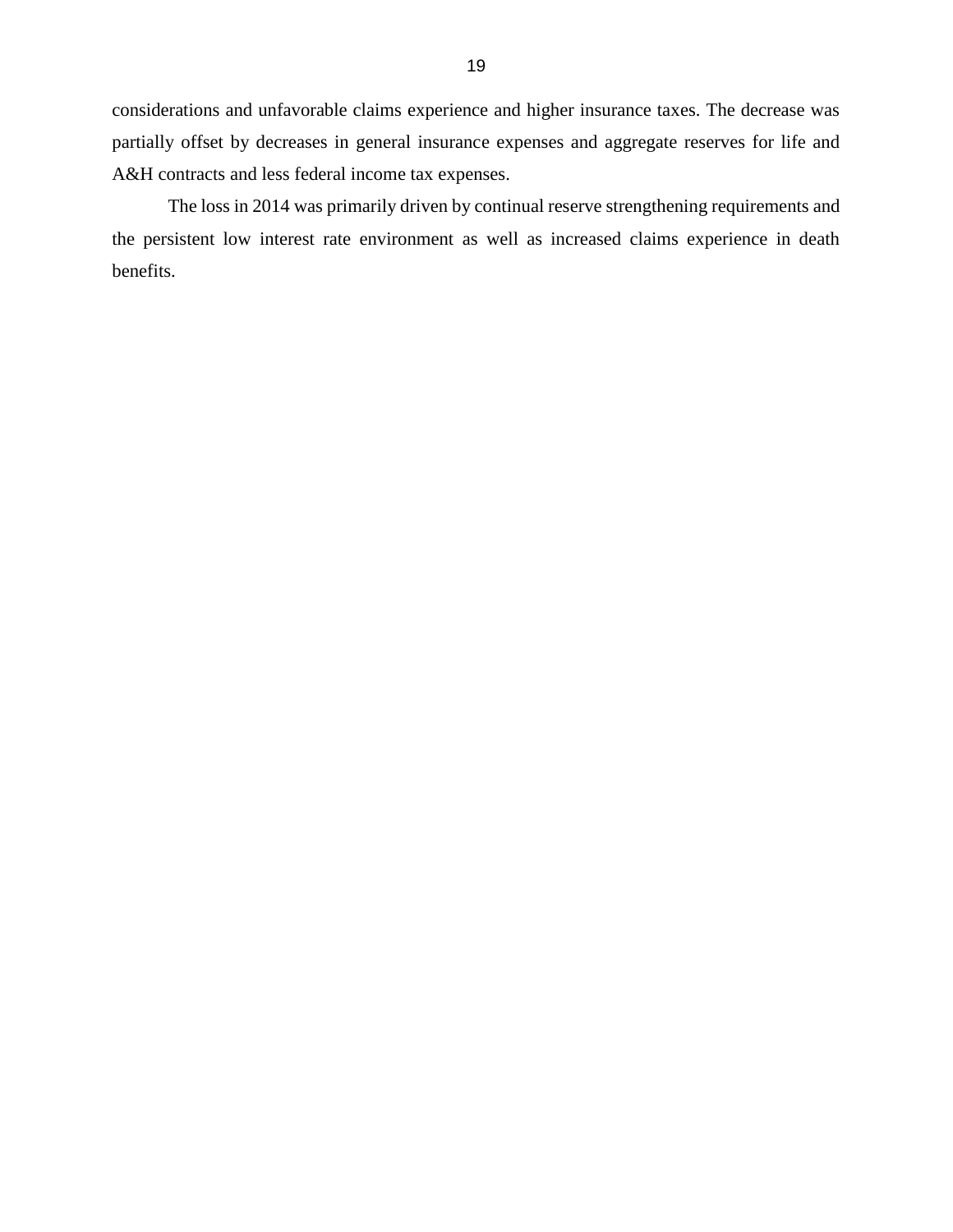# E. Capital and Surplus Account

|                                                                                 | 2012            | 2013                     | 2014             |
|---------------------------------------------------------------------------------|-----------------|--------------------------|------------------|
| Capital and surplus,<br>December 31, prior year                                 | \$65,693,739    | \$58,924,774             | \$47,009,876     |
| Net income                                                                      | 6,679,815<br>\$ | $\mathcal{S}$<br>308,063 | \$ (5,464,975)   |
| Change in net unrealized                                                        |                 |                          |                  |
| capital gains (losses)                                                          | $\theta$        | (756, 380)               | 69,566           |
| Change in net deferred income tax                                               | 4,839,020       | 5,351,393                | 3,765,027        |
| Change in non-admitted assets                                                   |                 |                          |                  |
| and related items                                                               | (787, 349)      | (4,000,454)              | (1,696,859)      |
| Change in liability for reinsurance in                                          |                 |                          |                  |
| unauthorized companies                                                          | (8, 429)        | (54,745)                 | 22,779           |
| Change in reserve valuation basis                                               | (14,329,052)    | (12,988,097)             | $\boldsymbol{0}$ |
| Change in asset valuation reserve                                               | (55,286)        | 170,918                  | (443,740)        |
| Surplus adjustments:                                                            |                 |                          |                  |
| Paid in                                                                         | $\overline{0}$  | $\overline{0}$           | 14,000,000       |
| Change in loading on deferred premium<br>asset corresponding to valuation basis |                 |                          |                  |
| change in exhibit 5A                                                            | (1,342,204)     | $\overline{0}$           | $\boldsymbol{0}$ |
| Increase in admitted DTA                                                        |                 |                          |                  |
| (SSAP No. 10R paragraph 10.E.)                                                  | (3,939,461)     | $\Omega$                 | $\boldsymbol{0}$ |
| Prior year adjustments                                                          | 2,173,982       | 54,404                   | $\overline{0}$   |
| Net change in capital and surplus<br>for the year                               | \$ (6,768,965)  | \$(11,914,898)           | \$10,251,797     |
|                                                                                 |                 |                          |                  |
| Capital and surplus,                                                            |                 |                          |                  |
| December 31, current year                                                       | \$58,924,774    | \$47,009,876             | \$57,261,673     |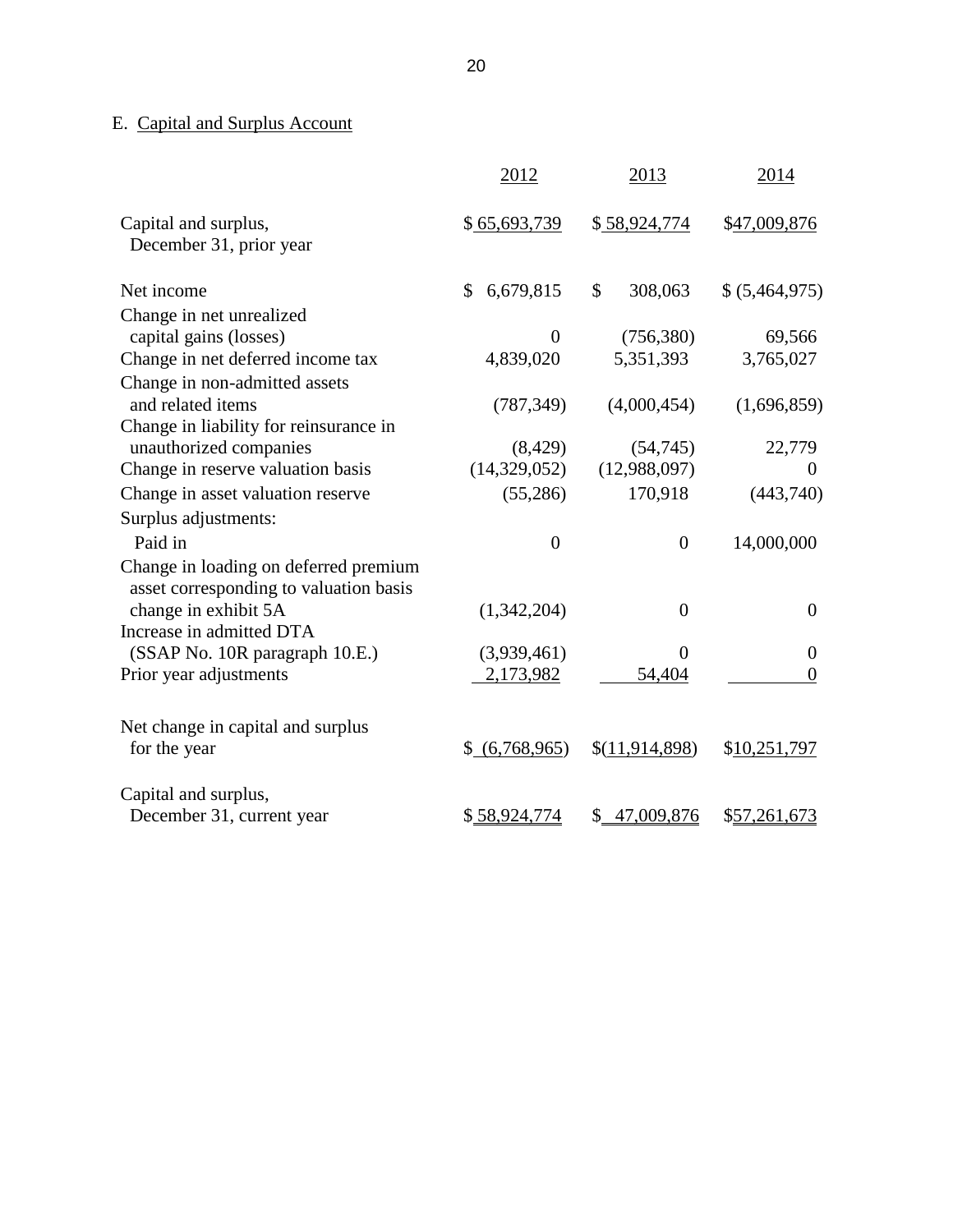#### <span id="page-23-0"></span>F. Reserves

 The Department conducted a review of reserves as of December 31, 2014. This review adequacy analysis. During the review, concerns were raised regarding Department Regulation No. 147 formulaic reserving methodology for certain Group Term Life Insurance policies. In response, the Company agreed to calculate the reserves in a manner acceptable to the Department. As a included an examination of formulaic reserves and additional actuarial reserves related to asset result, the Company increased the gross reserves by \$7 million and net reserves by \$700,000 as of December 31, 2015.

 During the review, concerns were also raised regarding the degree of conservatism in the stand-alone asset adequacy analysis for certain universal life policies with secondary guarantees. reserves in the amount of \$24.5 million. As agreed with the Department, the Company established additional reserves in the amount of \$16.5 million as of December 31, 2015 and, to the extent the situation remains unchanged, will further strengthen reserves in the amount of \$4 million as of December 31, 2016 and in the amount of \$4 million as of December 31, 2017. In response, the Company agreed to refine its stand-alone analysis and to strengthen reserves in a manner acceptable to the Department. The refined analysis indicated the need for additional

 The examiner recommends that the Company continue to compute and strengthen its reserves using the assumptions and methodology as agreed upon with the Department.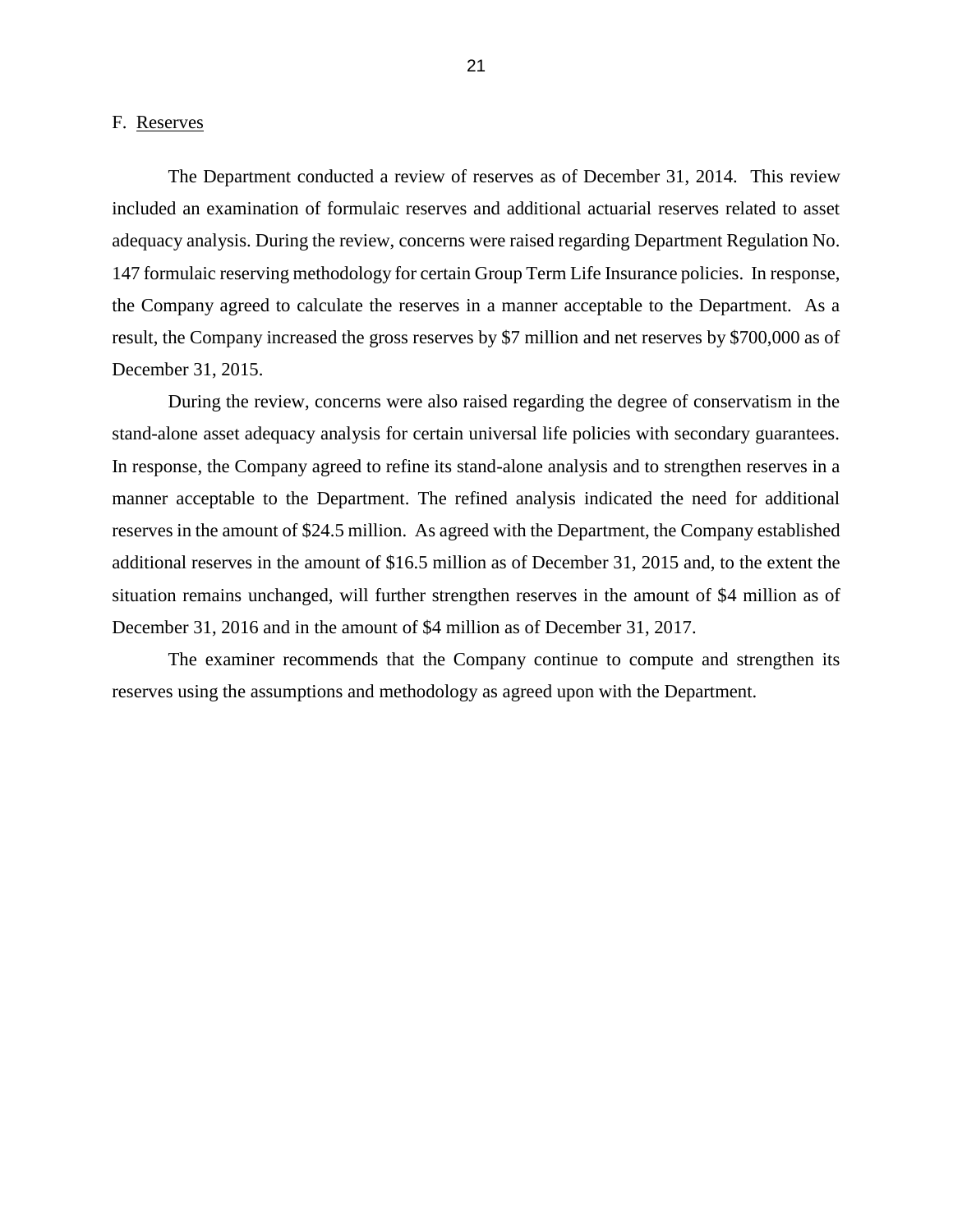## 7. PRIOR REPORT SUMMARY AND CONCLUSIONS

 Following is the violation contained in the prior report on examination and the subsequent actions taken by the Company in response to each citation:

### Item Description

 A The Company violated Section 4228(h) of the New York Insurance Law by failing to demonstrate that pricing was performed prior to the date these various statements of self-support were signed.

> The review revealed that the pricing was performed prior to the signatures on the statements of self-support.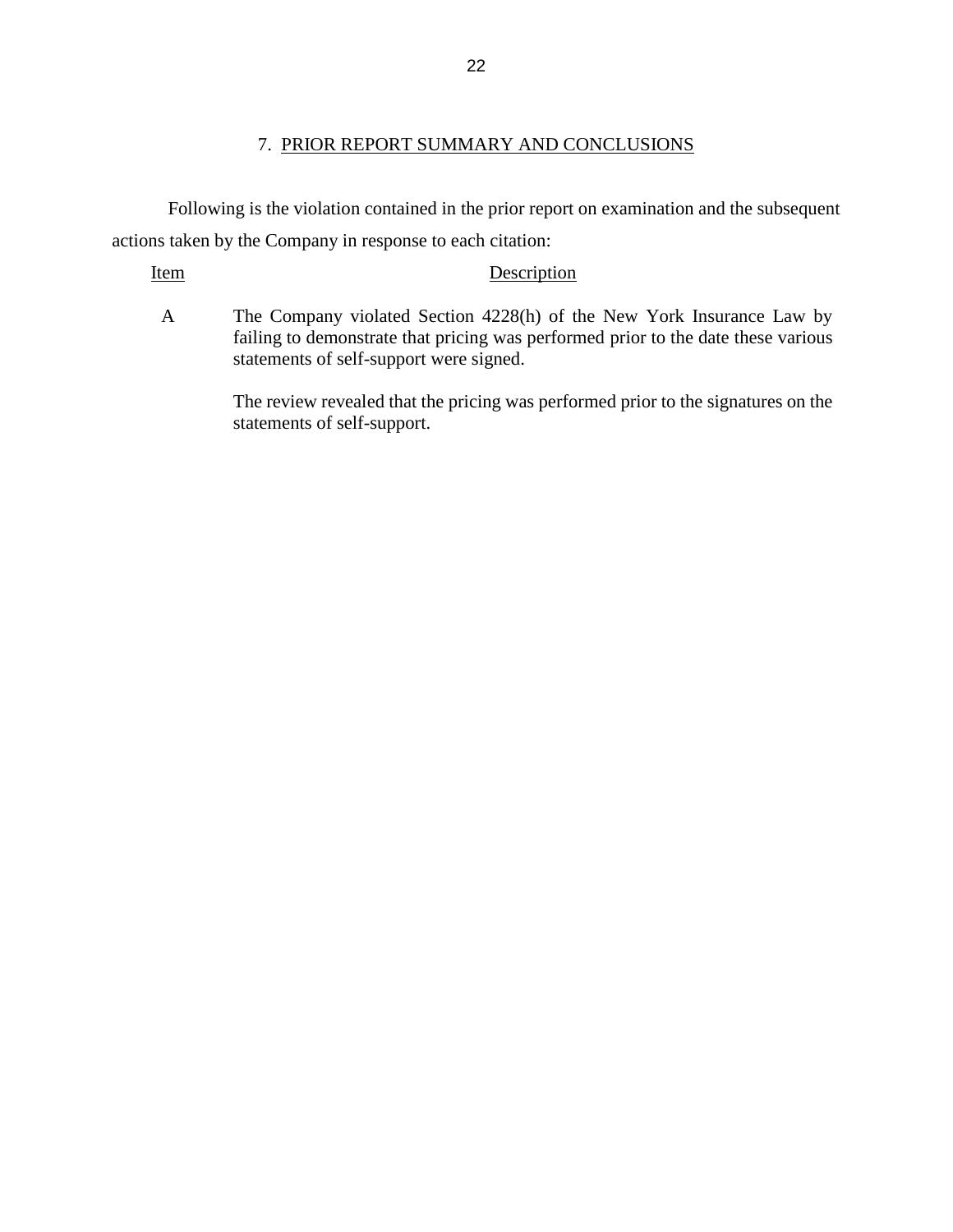# 9. SUMMARY AND CONCLUSIONS

The following is the recommendation contained in this report:

| Item         | Description                                                                                                           | Page $No(s)$ . |
|--------------|-----------------------------------------------------------------------------------------------------------------------|----------------|
| $\mathbf{A}$ | The examiner recommends that the Company continue to<br>compute and strengthen its reserves using the assumptions and | 21             |
|              | methodology as agreed upon with the Department.                                                                       |                |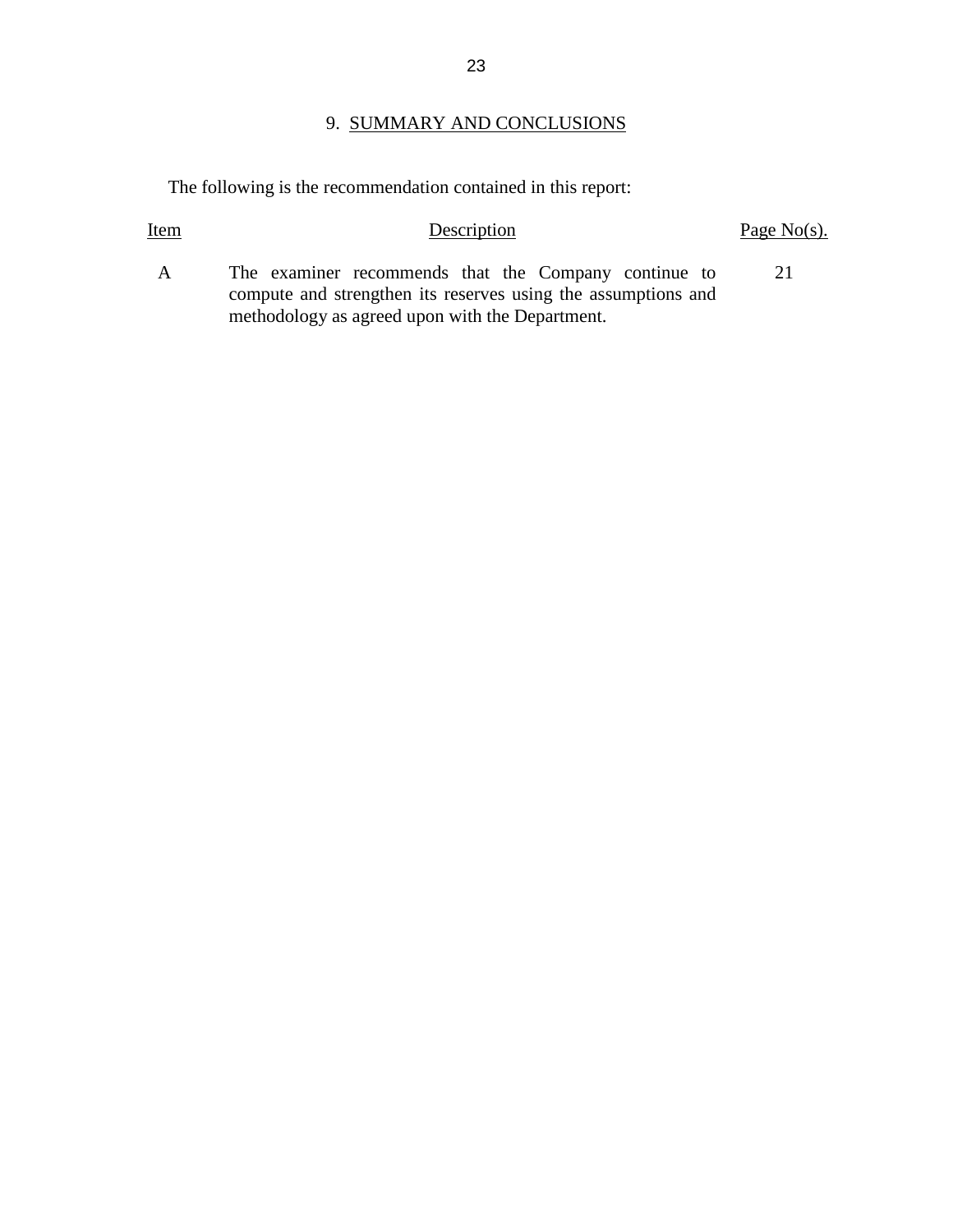Respectfully submitted,

l

 $\sqrt{s/}$ 

Joshua J. Johnson, CFE Examiner-In-Charge Risk & Regulatory Consulting

 $\mathcal{L}$ STATE OF NEW YORK ) )SS: COUNTY OF NEW YORK )

Joshua J. Johnson, being duly sworn, deposes and says that the foregoing report, subscribed

by him, is true to the best of his knowledge and belief.

l  $\sqrt{s}$ / Joshua J. Johnson, CFE

Subscribed and sworn to before me

this day of